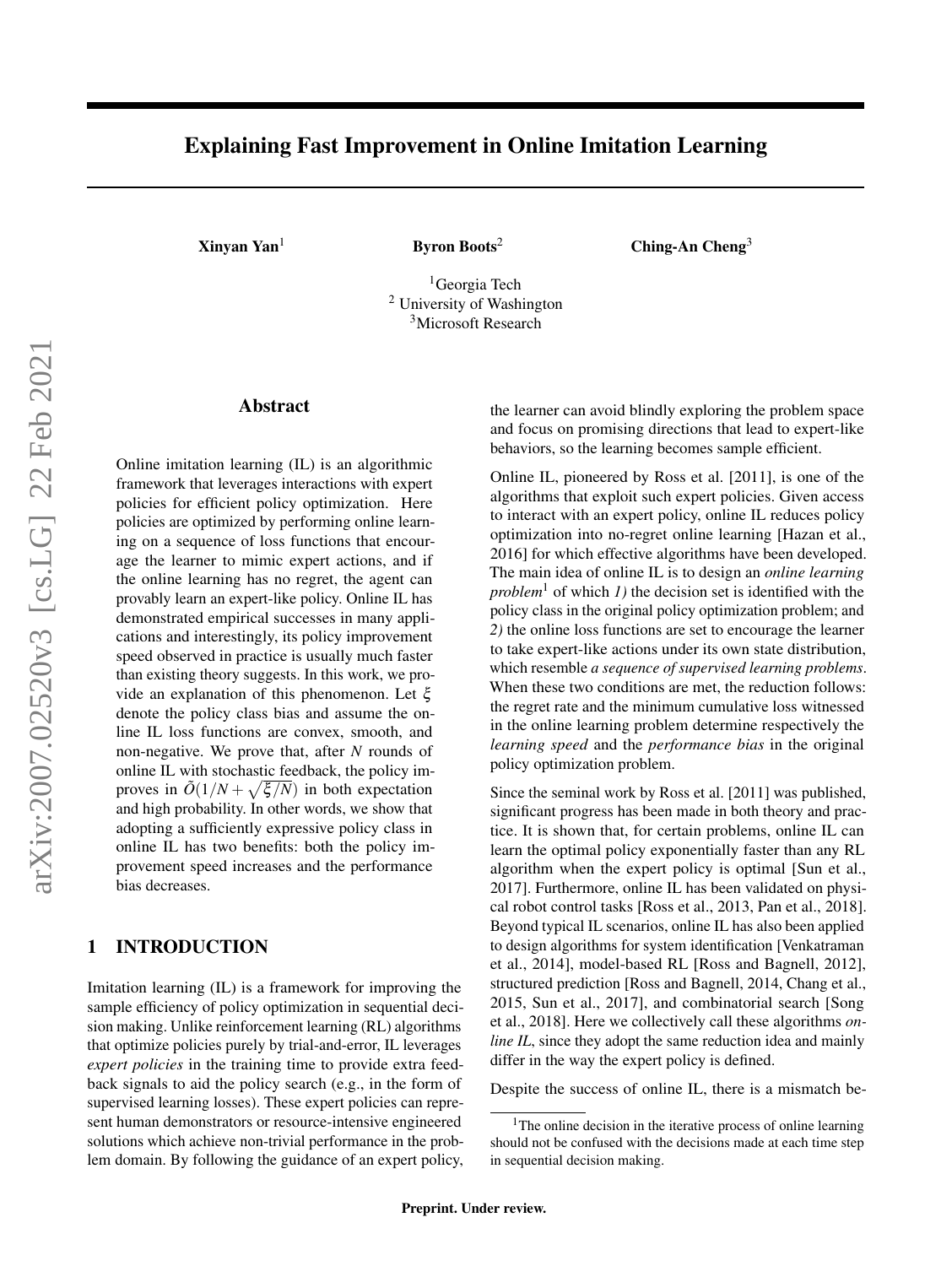tween provable theoretical guarantees and the learning phenomenon observed in practice. Because of the design constraint imposed on the online losses mentioned above, the online losses used in the online IL reduction are not fully adversarial, but generated by samples of a sequence of probability distributions that vary slowly as the learner updates its policy [\[Cheng and Boots., 2018\]](#page-8-2). This structure makes the performance guarantee given by the classic adversarystyle analysis of the regret rate taken by [Ross et al.](#page-9-0) [\[2011\]](#page-9-0) overly conservative, and motivates a deeper study on theoretical underpinnings of online IL [\[Cheng and Boots., 2018,](#page-8-2) [Cheng et al., 2019b](#page-8-3)[,a,](#page-8-4) [Lee et al., 2019\]](#page-9-8).

In this work, we are interested in explaining the fast policy improvement of online IL that is observed in practice but not captured by existing theory. When the online loss functions are convex and Lipschitz, typical analyses of regret and martingales [\[Ross et al., 2011,](#page-9-0) [Cesa-Bianchi et al., 2004\]](#page-8-5) suggest an on-average convergence rate in  $O(1/\sqrt{N})$  after *N* rounds. However, empirically, online IL algorithms learn much faster; e.g., the online IL algorithm DAgger [\[Ross](#page-9-0) [et al., 2011\]](#page-9-0) learned to mimic a model predictive control policy for autonomous off-road driving in only three rounds in [\[Pan et al., 2018\]](#page-9-3). Although the convergence rate improves to  $\tilde{O}(1/N)$  when the online losses are strongly convex [\[Cheng and Boots., 2018\]](#page-8-2), this condition can be difficult to satisfy especially when the policy class is large, such as a linear function class built on high-dimensional features. The empirical effectiveness and sample efficiency of online IL demand alternative explanations.

In this work, we bring a new perspective on the efficacy of online IL: even when learning from convex (but not strongly convex) sampled online losses, the learner in online IL can actually achieve a  $\ddot{O}(1/N)$ -like rate, because the consistency that the expert to imitate is fixed across different rounds provides a stability effect to learning. Formally, we prove a new bias-dependent convergence rate for online IL that is adaptive to the performance of the best policy in the policy class on the sequence of sampled losses. Interestingly, this new rate shows that an online IL algorithm can learn faster as this performance bias becomes smaller. In other words, adopting a sufficiently expressive policy class in online IL has two benefits: as the policy class becomes *reasonably* but not overly rich, both the *learning speed* increases and the *performance bias* decreases.

Concretely, suppose that the losses in online IL are convex, smooth, and non-negative, which, e.g., includes learning linear policies with quadratic losses as commonly used in continuous control problems. Let  $\xi$  denote the policy class bias, which measures the performance of the best policy in the policy class on the sequence of imitation losses. We give a convergence rate in  $\tilde{O}(1/N + \sqrt{\xi/N})$  both in expectation and in high probability for online IL algorithms using stochastic feedback. This new result shows a transition from the faster rate of  $\tilde{O}(1/N)$  to the usual rate of  $\tilde{O}(1/\sqrt{N})$  as

the policy class bias ξ increases.

This type of bias-dependent or optimistic convergence rate has been studied in typical machine learning settings, e.g., statistical learning [\[Srebro et al., 2010,](#page-9-9) Theorem 1], stochastic convex optimization [\[Zhang et al., 2017,](#page-10-0) [Liu et al.,](#page-9-10) [2018\]](#page-9-10), and online learning [\[Srebro et al., 2010,](#page-9-9) Theorem 2], [\[Orabona, 2019,](#page-9-11) Theorem 4.21]. In fact, our new rate in expectation for online IL can be treated, from a technical viewpoint, as a direct consequence of the bias-dependent bound in the online learning literature. However, deriving such a new rate also in *high probability* requires extra technicalities, because the losses in online IL mix non-stationarity and stochasticity together; indeed, previous analyses tackle only one of these two properties and a straightforward combination does not lead to the fast rate desired here (cf. Section [3.3\)](#page-4-0). To prove the desired fast high-probability bound, we propose a new regret decomposition technique for analyzing online IL and leverage a recent martingale concentration result based on path-wise statistics [\[Rakhlin and Sridharan,](#page-9-12) [2015,](#page-9-12) Theorem 3].

We conclude by corroborating the new theoretical findings with experimental results of online IL. The detailed proofs for this paper can be found in the Appendix.

# 2 BACKGROUND: ONLINE IL

#### 2.1 POLICY OPTIMIZATION

The objective of policy optimization is to find a highperformance policy in a policy class Π for sequential decision making problems. Typically, it models the world as a Markov decision process (MDP), defined by an initial state distribution, transition dynamics, and an instantaneous stateaction cost function [\[Puterman, 2014\]](#page-9-13). This MDP is often assumed to be unknown to the learning agent; therefore the learning algorithm for policy optimization needs to perform systematic exploration in order to discover good policies in Π. Concretely, let us consider a policy class Π that has a one-to-one mapping to a parameter space  $\Theta$ , and let  $\pi_{\theta}$ denote the policy associated with the parameter  $\theta \in \Theta$ . That is,  $\Pi = {\pi_\theta : \theta \in \Theta}$ . The goal of policy optimization is to find a policy  $\pi_{\theta} \in \Pi$  that minimizes the expected cost,

<span id="page-1-0"></span>
$$
J(\pi) := \mathbb{E}_{s \sim d_{\pi_{\theta}}} \mathbb{E}_{a \sim \pi_{\theta}}[c(s, a)], \qquad (1)
$$

where *s* and *a* are the state and the action, respectively, *c* is the instantaneous cost function and  $d_{\pi_{\theta}}$  denotes the *average state distribution* over the problem horizon induced by executing policy  $\pi_{\theta}$  starting from a state sampled from the initial state distribution. The problem formulation in [\(1\)](#page-1-0) applies to various settings of problem horizon and discount rate, where the main difference is how the average state distribution is defined; e.g., for a discounted problem,  $d_{\pi_{\theta}}$  is defined by a geometric mean, whereas  $d_{\pi_{\theta}}$  is the stationary state distribution for average infinite-horizon problems.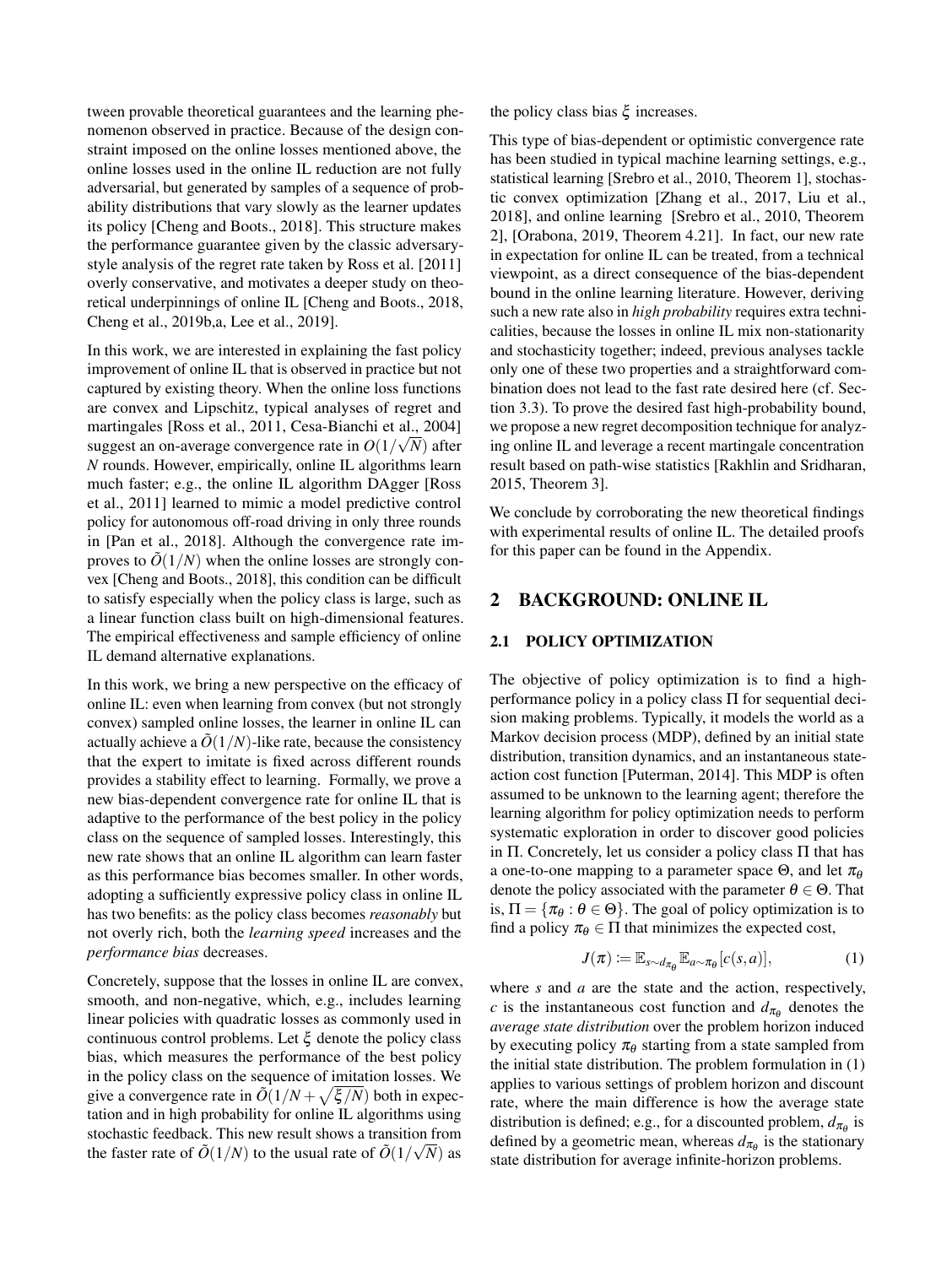#### <span id="page-2-5"></span>2.2 ONLINE IL ALGORITHMS

Online imitation learning (IL) is a policy optimization technique that leverages interactive experts to efficiently find good policies. It devises a sequence of online loss functions *l<sup>n</sup>* such that *no regret* and *small policy class bias* imply good policy performance in the original sequential decision problem.

Concretely, let  $\pi_e$  be an interactive expert policy. Instead of minimizing [\(1\)](#page-1-0) directly, online IL minimizes a surrogate objective that upper bounds the performance difference between the policy  $\pi_{\theta}$  and the expert  $\pi_{e}$ :

$$
J(\pi_{\theta}) - J(\pi_{e}) \leq O\left(\underbrace{\mathbb{E}_{s \sim d_{\pi_{\theta}}} \mathbb{E}_{a \sim \pi_{\theta}} [D_{\pi_{e}}(s, a)]}_{\text{surrogate objective}}\right), \quad (2)
$$

where the function  $D_{\pi_e}(s, a)$  represents how similar an action *a* is to the action taken by expert policy  $\pi_e$  at state *s*, measured by statistical distances (e.g., Wasserstein distance and KL divergence) or their upper bounds [\[Ross et al., 2011,](#page-9-0) [Ross and Bagnell, 2014,](#page-9-6) [Sun et al., 2017\]](#page-9-1).

Although the surrogate objective in [\(2\)](#page-2-0) resembles [\(1\)](#page-1-0) (i.e., by replacing  $D_{\pi_e}(s, a)$  with  $c(s, a)$ ), the surrogate objective has an additional critical property that its range is normalized [\[Cheng and Boots., 2018\]](#page-8-2): regardless of the definition of the cost function *c* of the original sequential decision problem, if the policy class  $\Pi$  has enough capacity to contain the expert policy  $\pi_e$ , there is a policy  $\pi_\theta \in \Pi$  such that, for *all* states,

$$
\mathbb{E}_{a \sim \pi_{\theta}}[D_{\pi_{e}}(s, a)] = 0.
$$
 (3)

Under the realizability assumption [\(3\)](#page-2-1), online IL can minimize the surrogate function in [\(2\)](#page-2-0) by solving an online learning problem: Let parametric space Θ be the decision set (i.e., the policy class) in online learning; it defines the online loss function in round *n* as

$$
l_n(\theta) = \mathbb{E}_{s \sim d_{\pi_{\theta_n}}} \mathbb{E}_{a \sim \pi_\theta} [D_{\pi_\theta}(s, a)], \tag{4}
$$

where  $\theta_n \in \Theta$  is the online decision made by the online algorithm in round *n*.

The main benefit of this indirect iterative approach is that, compared with the surrogate function [\(2\)](#page-2-0), the average state distribution  $d_{\pi_{\theta_n}}$  in the online loss function [\(4\)](#page-2-2) is not considered as a function of the policy parameter  $\theta$ , making the online loss function [\(4\)](#page-2-2) the objective function of a supervised learning problem whose sampled gradient is less noisy than that of the surrogate problem in [\(2\)](#page-2-0). Because of the realizability assumption [\(3\)](#page-2-1), the influence of the policy parameter on the change of the average state distribution can be ignored here, and the average regret with respect to the online loss functions in [\(4\)](#page-2-2) alone [\[Ross et al., 2011\]](#page-9-0) can upper bound the surrogate function in [\(2\)](#page-2-0).

<span id="page-2-4"></span>

|                | <b>Algorithm 1:</b> Online Imitation Learning (IL)                              |  |  |  |  |  |  |
|----------------|---------------------------------------------------------------------------------|--|--|--|--|--|--|
|                | <b>Input:</b> Initial policy $\pi_{\theta_1}$ and online algorithm $\mathscr A$ |  |  |  |  |  |  |
|                | <b>Output:</b> The best policy in the sequence of policies                      |  |  |  |  |  |  |
|                | $\{\pi_{\theta_n}\}_{n=1}^N$                                                    |  |  |  |  |  |  |
|                | 1 Initialize $\mathscr A$ with the initial policy $\pi_{\theta_1}$              |  |  |  |  |  |  |
|                | 2 for <i>n</i> from 1 to $N$ do                                                 |  |  |  |  |  |  |
| 3              | Design the online loss function $l_n$ based on $\pi_{\theta_n}$                 |  |  |  |  |  |  |
| $\overline{4}$ | Execute $\pi_{\theta_n}$ in the MDP to gather samples                           |  |  |  |  |  |  |
| 5              | Use the samples to build an estimate $\hat{l}_n$ of $l_n$ such                  |  |  |  |  |  |  |
|                | that for all $\theta$ , $\mathbb{E}[\hat{l}_n(\theta)] = l_n(\theta)$           |  |  |  |  |  |  |
| 6              | Pass the functional feedback $l_n$ to $\mathscr A$ and use the                  |  |  |  |  |  |  |
|                | return of $\mathscr A$ to update policy to $\pi_{\theta_{n+1}}$                 |  |  |  |  |  |  |

<span id="page-2-0"></span>When the expert policy  $\pi_e$  is only *nearly realizable* by the policy class  $\Pi$  (that is, [\(3\)](#page-2-1) can only be satisfied up to a certain error), optimizing the policy with this online learning reduction would suffer from an extra performance bias due to using a limited policy class, as we will later discuss in Section [2.3.](#page-2-3)

Summary Online IL can be viewed as a meta algorithm shown in Algorithm [1,](#page-2-4) where we take into account that in practice the MDP is unknown and therefore the online loss function  $l_n$  needs to be further approximated by finite samples as  $\hat{l}_n$ , such that  $\forall \theta \in \Theta$ ,  $\mathbb{E}[\hat{l}_n(\theta)] = l_n(\theta)$ . Given an expert policy, it selects a surrogate function to satisfy conditions similar to [\(2\)](#page-2-0) and [\(3\)](#page-2-1) (or their approximations). Then a no-regret online learning algorithm  $\mathscr A$  is used to optimize the policy with respect to the sampled online loss functions  $\hat{l}_n$ , generating a sequence of policies  $\{\pi_{\theta_n}\}_{n=1}^N$ . By this reduction, performance guarantees can be obtained for the best policy in this sequence.

<span id="page-2-2"></span><span id="page-2-1"></span>**Online IL in General** Before proceeding we note that by following the online IL design protocol above, Algorithm [1](#page-2-4) can be instantiated beyond the typical IL setup. By properly choosing the *definition* of expert policies, the online IL reduction can be used to efficiently solve model-based RL and system identification where the samples of the MDP transition dynamics are treated as experts demonstrations [\[Ross](#page-9-5) [and Bagnell, 2012,](#page-9-5) [Venkatraman et al., 2014\]](#page-9-4), and structured prediction where expert state-action value functions measure how good an action is in the surrogate function in [\(2\)](#page-2-0) [\[Ross and Bagnell, 2014,](#page-9-6) [Sun et al., 2017\]](#page-9-1). Similar reduction ideas are also used in recent RL algorithms [\[Agarwal](#page-8-6) [et al., 2019,](#page-8-6) [Abbasi-Yadkori et al., 2019\]](#page-8-7).

## <span id="page-2-3"></span>2.3 GUARANTEES OF ONLINE IL

Now that we have reviewed the algorithmic aspects of online IL, we give a brief tutorial of the theoretical foundation of online IL and the known convergence results, which show exactly how regret and policy class bias are related to the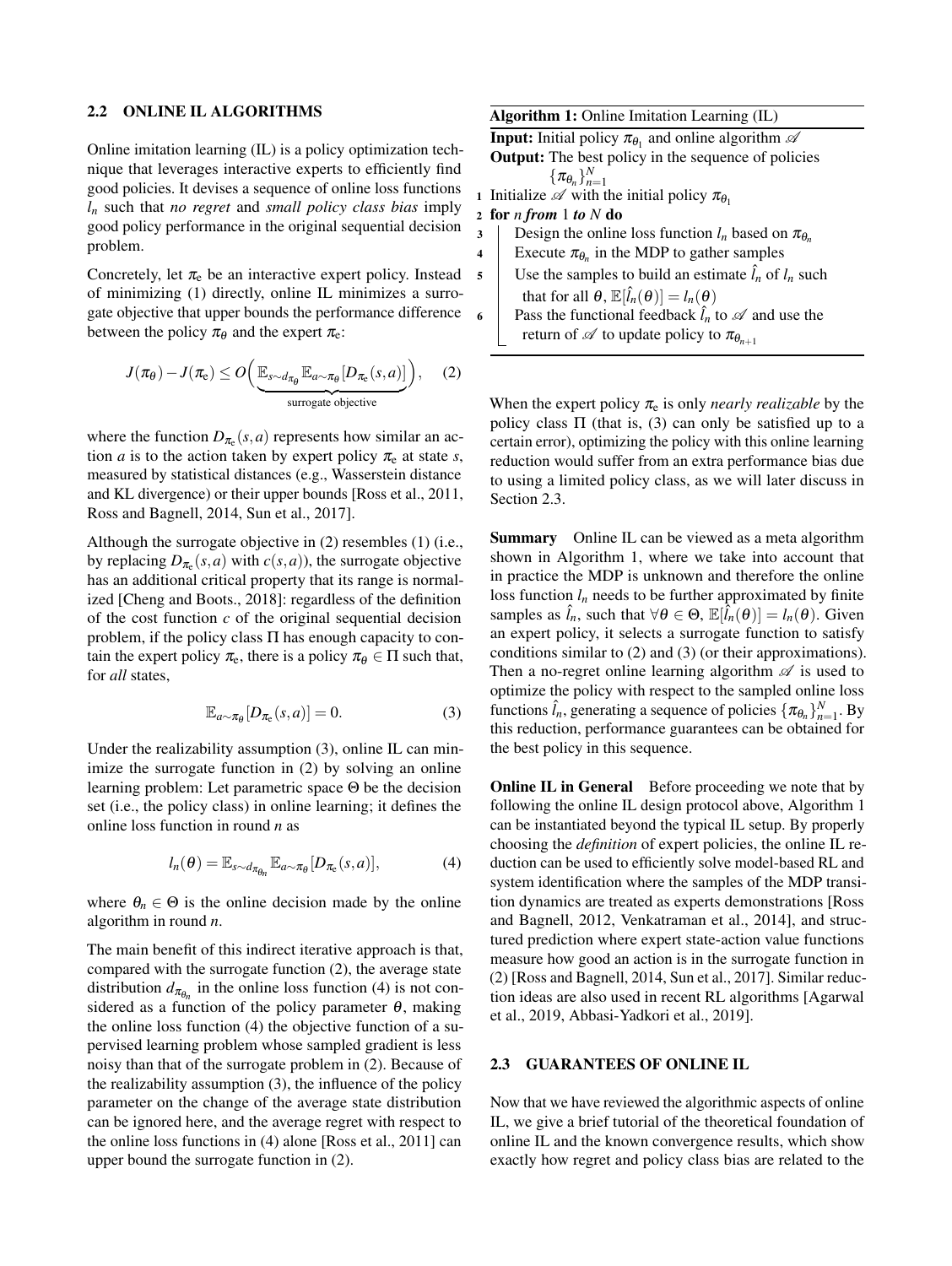performance in the original policy optimization problem.

To this end, let us formally define *1)* the regret and *2)* the policy class bias. For a sequence of online loss functions  ${f_n}_{n=1}^N$  and decisions  ${\{\theta_n\}}_{n=1}^N$  in an online learning problem, we define the regret as

Regret
$$
(f_n)
$$
 =  $\sum f_n(\theta_n)$  - min $\theta \in \Theta \sum f_n(\theta)$ . (5)

Note that, for brevity, the range in  $\sum_{n=1}^{N}$  is omitted in [\(5\)](#page-3-0) and we will continue to do so below as long as the range is clear from the context. In addition to the regret, we define two problem-dependent biases of the decision set Θ (the equivalence of the policy class  $\Pi$ ).

<span id="page-3-1"></span>Definition 1 (Problem-dependent biases). For the sampled loss functions  $\{\hat{l}_n\}_{n=1}^N$  experienced by running Algorithm [1,](#page-2-4) we define  $\hat{\varepsilon} = \frac{1}{N} \min_{\theta \in \Theta} \sum \hat{l}_n(\theta)$  and  $\varepsilon = \frac{1}{N} \min_{\theta \in \Theta} \sum l_n(\theta)$ , where for all *n* and  $\theta$ ,  $l_n(\theta) = \mathbb{E}[\hat{l}_n(\theta)].$ 

A typical online IL analysis uses the regret and the policy class biases  $\varepsilon$  and  $\hat{\varepsilon}$  to decompose the cumulative loss  $\sum l_n(\theta_n)$  to provide policy performance guarantees. Specifically, define  $\theta^* \in \arg\min_{\theta \in \Theta} \sum l_n(\theta)$ . By [\(5\)](#page-3-0) and Definition [1,](#page-3-1) we can write

$$
\sum l_n(\theta_n) = \text{Regret}(\hat{l}_n) + (\sum l_n(\theta_n) - \hat{l}_n(\theta_n)) + N\hat{\epsilon}
$$
 (6)  
\$\leq\$Regret( $\hat{l}_n$ ) + ( $\sum l_n(\theta_n) - \hat{l}_n(\theta_n)$ ) +

$$
\left(\sum \hat{l}_n(\theta^\star) - l_n(\theta^\star)\right) + N\varepsilon \tag{7}
$$

where, in both [\(6\)](#page-3-2) and [\(7\)](#page-3-3), the first term is the online learning regret, the middle term(s) are the generalization error(s), and the last term is the policy class bias.

Because the surrogate loss  $l_n(\theta_n)$  in online IL provides an upper bound on the policy performance in the original sequential decision problem (see [\(2\)](#page-2-0) and [\(4\)](#page-2-2)), picking the best policy in a policy sequence  $\{\pi_{\theta_n}\}_{n=1}^N$  with a small cumulative loss  $\sum l_n(\theta_n)$  guarantees good performance.

In a nutshell, existing convergence results of online IL are applications of [\(6\)](#page-3-2) and [\(7\)](#page-3-3) with different upper bounds on the regret and the generalization errors [\[Ross et al., 2011,](#page-9-0) [Ross and Bagnell, 2012,](#page-9-5) [2014,](#page-9-6) [Sun et al., 2017\]](#page-9-1). For example, when the sampled loss functions  $\hat{l}_n$  are bounded, the generalization error(s) (i.e., the middle term(s) in  $(6)$ and [\(7\)](#page-3-3)) can be bounded by  $\tilde{O}(\sqrt{N})$  with high probability by Azuma's inequality (see [\[Cesa-Bianchi et al., 2004\]](#page-8-5) or [\[Hazan et al., 2016,](#page-8-0) Chapter 9]). Together with an  $O(\sqrt{N})$ bound on the regret (which is standard for online convex losses) [\[Hazan et al., 2016,](#page-8-0) [McMahan, 2017\]](#page-9-14), it implies that the average performance  $\frac{1}{N} \sum l_n(\theta_n)$  and the best performance  $\min_n l_n(\theta_n)$  converge to  $\hat{\varepsilon}$  or  $\varepsilon$  at the speed of  $\tilde{O}(1/\sqrt{N}).$ 

However, the rate above often does not explain the fast improvement of online IL observed in practice [\[Laskey](#page-8-8) [et al., 2016,](#page-8-8) [Sun et al., 2017,](#page-9-1) [Pan et al., 2018,](#page-9-3) [Cheng et al.,](#page-8-9)

[2018\]](#page-8-9), as we will also show experimentally in Section [5.](#page-7-0) While faster rates in  $\tilde{O}(1/N)$  was shown for strongly convex loss functions [\[Ross et al., 2011,](#page-9-0) [Cheng and Boots., 2018\]](#page-8-2), the strong convexity assumption usually does not hold; for example, the common setting of learning with a policy class Π and squared losses can easily break the strong convexity assumption, when the state samples are not diverse enough or when the feature dimension is high. Thus, alternative explanations are needed.

### <span id="page-3-7"></span><span id="page-3-0"></span>3 NEW BIAS-DEPENDENT RATES

In this section, we present new policy convergence rates that are adaptive to the performance biases in Definition [1.](#page-3-1) The full proof of these theorems is provided in the Appendix.

#### 3.1 SETUP AND ASSUMPTIONS

We suppose the parameter space of the policy class  $\Theta$  is a closed convex subset of a Hilbert space  $\mathcal H$  that is equipped with norm  $\|\cdot\|$ . Since  $\|\cdot\|$  is not necessarily the norm induced by the inner product, we denote its dual norm by  $\|\cdot\|_*$ , which is defined as  $\|x\|_* = \max_{\|y\|=1} \langle x, y \rangle$ .

<span id="page-3-2"></span>We define admissible algorithms to broaden the scope of online IL algorithms that our analysis covers.

<span id="page-3-4"></span><span id="page-3-3"></span>Definition 2 (Admissible online algorithm). We say an online algorithm  $\mathscr A$  is *admissible* for a parameter space Θ if there exists  $R_{\mathscr{A}}$  ∈ [0,∞) such that given any  $η > 0$ and any sequence of differentiable convex functions  $f_n$ ,  $\mathscr A$ can achieve  $\text{Regret}(f_n) \leq \text{Regret}(\langle \nabla f_n(\theta_n), \cdot \rangle) \leq \frac{1}{\eta} R_{\mathcal{A}}^2 +$  $\frac{\eta}{2} \sum ||\nabla f_n(\theta_n)||_*^2$ <sup>2</sup>, where  $\theta_n$  is the decision made by  $\mathscr A$  in round *n*.

We assume that Algorithm [1](#page-2-4) is realized by an admissible online learning algorithm  $\mathscr A$ . This assumption is satisfied by common online algorithms, such as mirror descent [\[Nemirovski et al., 2009\]](#page-9-15) and Follow-The-Regularized-Leader [\[McMahan, 2017\]](#page-9-14), where  $\eta$  in Definition [2](#page-3-4) corresponds to a constant stepsize that is chosen before seeing the online losses, and  $R_{\mathscr{A}}$  measures that size of the decision set Θ.

Finally, we formally define convex, smooth, and nonnegative (CSN) functions; we will assume the online loss  $l_n$ in online IL and its sampled version  $\hat{l}_n$  belong to this class.

<span id="page-3-6"></span>Definition 3 (Convex, smooth, and non-negative (CSN) function). A function  $f : \mathcal{H} \to \mathbb{R}$  is *CSN* if *f* on  $\mathcal{X}$  is convex,  $\beta$ -smooth<sup>[2](#page-3-5)</sup>, and non-negative.

Several popular loss functions used in online IL (e.g., squared  $\ell_2$ -loss and KL-divergence) are indeed CSN (Defi-

<span id="page-3-5"></span><sup>&</sup>lt;sup>2</sup>A function *f* is β-smooth if its gradient  $\|\nabla f(x) - \nabla f(y)\|_{*}$  $\beta$ <sup>|</sup>| $x - y$ || for  $x, y \in \mathcal{X}$ .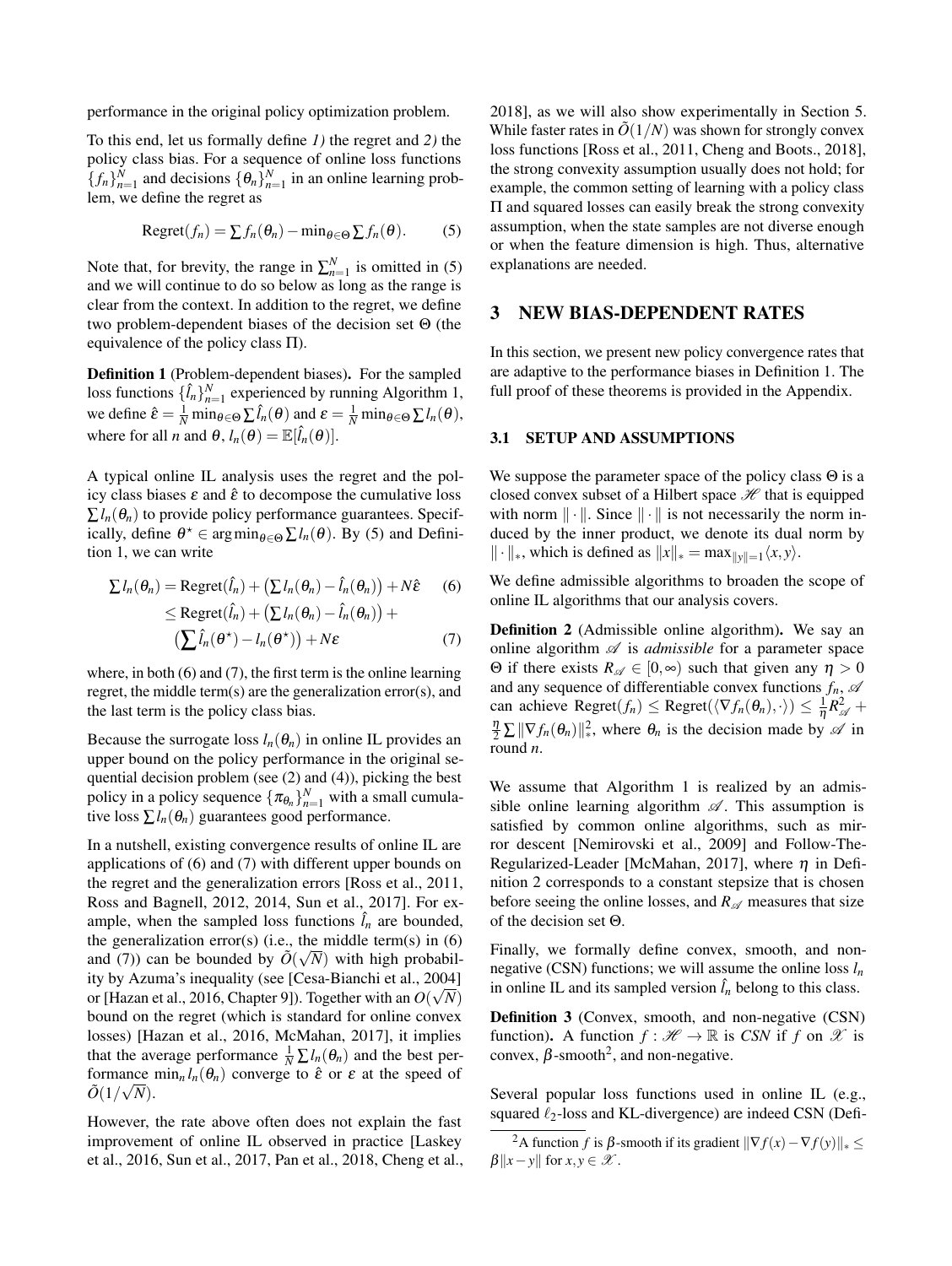nition [3\)](#page-3-6) (see Section [4](#page-6-0) for examples). If the losses are not smooth, several smoothing techniques in the optimization literature are available to smooth the losses locally, e.g., Nesterov's smoothing [\[Nesterov, 2005\]](#page-9-16), Moreau-Yosida regularization [\[Lemaréchal and Sagastizábal, 1997\]](#page-9-17), and randomized smoothing [\[Duchi et al., 2012\]](#page-8-10).

#### 3.2 RATE IN EXPECTATION

Our first contribution is a non-symptotic bias-dependent convergence rate in expectation by analyzing the online regret and the generalization error in the decomposition in [\(6\)](#page-3-2) individually. Firstly, under the assumption that sampled losses are CSN (Definition [3\)](#page-3-6) and the online algorithm is admissible (Definition [2\)](#page-3-4), the online regret can be bounded by extending the bias-dependent regret bound stated for mirror descent [\[Srebro et al., 2010,](#page-9-9) Theorem 2]. Secondly, because the generalization error is a martingale difference sequence, it vanishes in expectation.

<span id="page-4-2"></span>**Theorem 1.** In Algorithm [1,](#page-2-4) suppose  $\hat{l}_n$  is CSN and  $\mathscr A$  is  $admissible.$  Let  $\hat{\varepsilon} = \frac{1}{N} \min_{\theta \in \Theta} \sum \hat{l}_n(\theta)$  be the bias, and let  $\hat{E}$ *be an upper bound on* εˆ*. Choose the stepsize* η *in* A *to be* 1  $2\left(\beta+\sqrt{\beta^2+\frac{1}{2}\beta N\hat{E}R_{\mathscr{A}}^{-2}}\right)$ *. Then it holds that*

$$
\mathbb{E}\left[\frac{1}{N}\sum I_n(\theta_n)-\hat{\epsilon}\right]\leq \frac{8\beta R_{\mathscr{A}}^2}{N}+\sqrt{\frac{8\beta R_{\mathscr{A}}^2\hat{E}}{N}}\qquad \qquad (8)
$$

The rate in [\(8\)](#page-4-1) suggests that an online IL algorithm can learn faster as the policy class bias becomes smaller; this is reflected in the transition from the usual rate  $O(1/\sqrt{N})$  to the faster rate  $O(1/N)$  when the bias goes to zero. Notably, the rate in [\(8\)](#page-4-1) does not depend on the dimensionality of  $\mathcal H$  but only on  $R_{\mathscr{A}}$ , which one can roughly think of as the largest norm in Θ. Therefore, we can increase the dimension of the policy class to reduce the bias (e.g., by using reproducing kernels [\[Hofmann et al., 2008\]](#page-8-11)) as long as the diameter of Θ measured by norm  $\| \cdot \|$  (e.g.,  $\ell_2$ -norm) stays controlled.

Although the proof of Theorem [1](#page-4-2) is a straightforward extension of the existing bias-dependent regret bounds from online learning literature, Theorem [1](#page-4-2) brings a new perspective of online IL, which better explains its fast improvement and suggests directions for designing new algorithms that learn faster. As shown in Theorem [1,](#page-4-2) the policy learning speed in online IL can be closely connected to the policy class biases in Definition [1](#page-3-1) which have been used in the online IL literature as a measure of expressivity.

Importantly, unlike in adversarial online learning, the biases  $\hat{\epsilon}$  and  $\epsilon$  in online IL is not arbitrarily large, but of constant sizes in most applications. For example, consider a popular application of online IL–learning-to-search by imitating a *deterministic* algorithmic expert  $\pi_e$  [\[Bhardwaj et al., 2017\]](#page-8-12). Here the goal is to learn a computationally efficient policy in place of the expert policy that relies on intensive

computation or information unavailable at test time (e.g., the expert can be a brute-force search algorithm). In each round of learning, a problem instance is drawn from a distribution of problems, and the learner would query for the expert's advice for the state it visits in the sampled problem. If we consider a deterministic learner policy  $\pi_{\theta_n}$  parameterized by  $\theta_n \in \Theta$ , the sampled online loss can be set as  $\hat{l}_n(\theta_n) = (\pi_{\theta_n}(s_n) - \pi_{\mathbf{e}}(s_n))^2$ , where  $s_n$  is the sampled state visited by the learner in round *n*. In these problems, the stochasticity comes from sampling problem instances and the learner's states. But when the expert policy is contained in the class of approximators, there is some  $\theta^* \in \Theta$  such that  $\hat{l}_n(\theta^*) = 0$  *simultaneously* for all *n* and all samples, i.e.,  $\epsilon = \hat{\epsilon} = 0$ . Generally, one can show that  $\epsilon$  and  $\hat{\epsilon}$  are at most the losses incurred by the expert policy plus some distance between the expert and the approximator class. Therefore, our results show that online IL in most useful cases roughly has a  $O(1/N)$  rate.

<span id="page-4-1"></span>Online IL with Adaptive Stepsizes In Theorem [1,](#page-4-2) the bias-dependent rate [\(8\)](#page-4-1) holds when the stepsize of the admissible online learning algorithm  $\mathscr A$  is appropriately tuned. While this seems to be a limitation of Theorem [1,](#page-4-2) one can show that the rate [\(8\)](#page-4-1) still holds if the stepsizes are properly adapted online (e.g., using an AdaGrad rule [\[Duchi](#page-8-13) [et al., 2011\]](#page-8-13)  $\eta_n = \frac{R_{\text{A}}}{2 \sqrt{N_n} + \frac{R_{\text{B}}}{N_n}}$  $\frac{R_{\mathscr{A}}}{2\sqrt{\sum_{i=1}^{n}||\nabla f_n(\theta_n)||_*^2}}$ ) without knowing the constants  $\beta$ , $N$ , $\hat{E}$ . This is because an online algorithm with adaptive stepsizes can obtain almost the same regret guarantee as an algorithm that would know the optimal constant stepsize in advance. Furthermore, the high-probability biasdependent rate in Theorem [2](#page-4-3) that will be presented in Section [3.3](#page-4-0) can also be extended to adaptive stepsizes. Please find details in Appendix [D.](#page-17-0)

#### <span id="page-4-0"></span>3.3 RATE IN HIGH PROBABILITY

Next we show that a similar *non-asymptotic*[3](#page-4-4) bias-dependent convergence rate to the rate [\(8\)](#page-4-1) also holds in high probability.

<span id="page-4-3"></span>Theorem 2. *Under the same assumptions and setup of Theorem 1,* further assume that there is  $G \in [0, \infty)$  such that, for  $\langle \textit{any } \theta \in \Theta, \|\nabla \hat{l}_n(\theta)\|_{*} \leq G.$  For any  $\delta < 1/e$ , with proba*bility at least* 1−δ*, the following holds*

<span id="page-4-5"></span>
$$
\frac{1}{N}\sum l_n(\theta_n)-\varepsilon=O\left(\frac{C\beta R^2}{N}+\sqrt{\frac{C\beta R^2(\hat{E}+\varepsilon)}{N}}\right) \qquad (9)
$$

*where*  $R_{\Theta}$  =  $\max_{\theta \in \Theta} ||\theta||$ ,  $R$  =  $\max(1, R_{\Theta}, R_{\mathcal{A}})$ ,  $C$  =  $log(1/\delta)log(GRN)$ .

We remark that the uniform bound *G* on the norm of the gradients only appears in logarithmic terms. Therefore, this

<span id="page-4-4"></span><sup>&</sup>lt;sup>3</sup>For compactness, we use the big-O notation to hide the constants in the rate; the exact constants can be found in Appendix [C.](#page-13-0)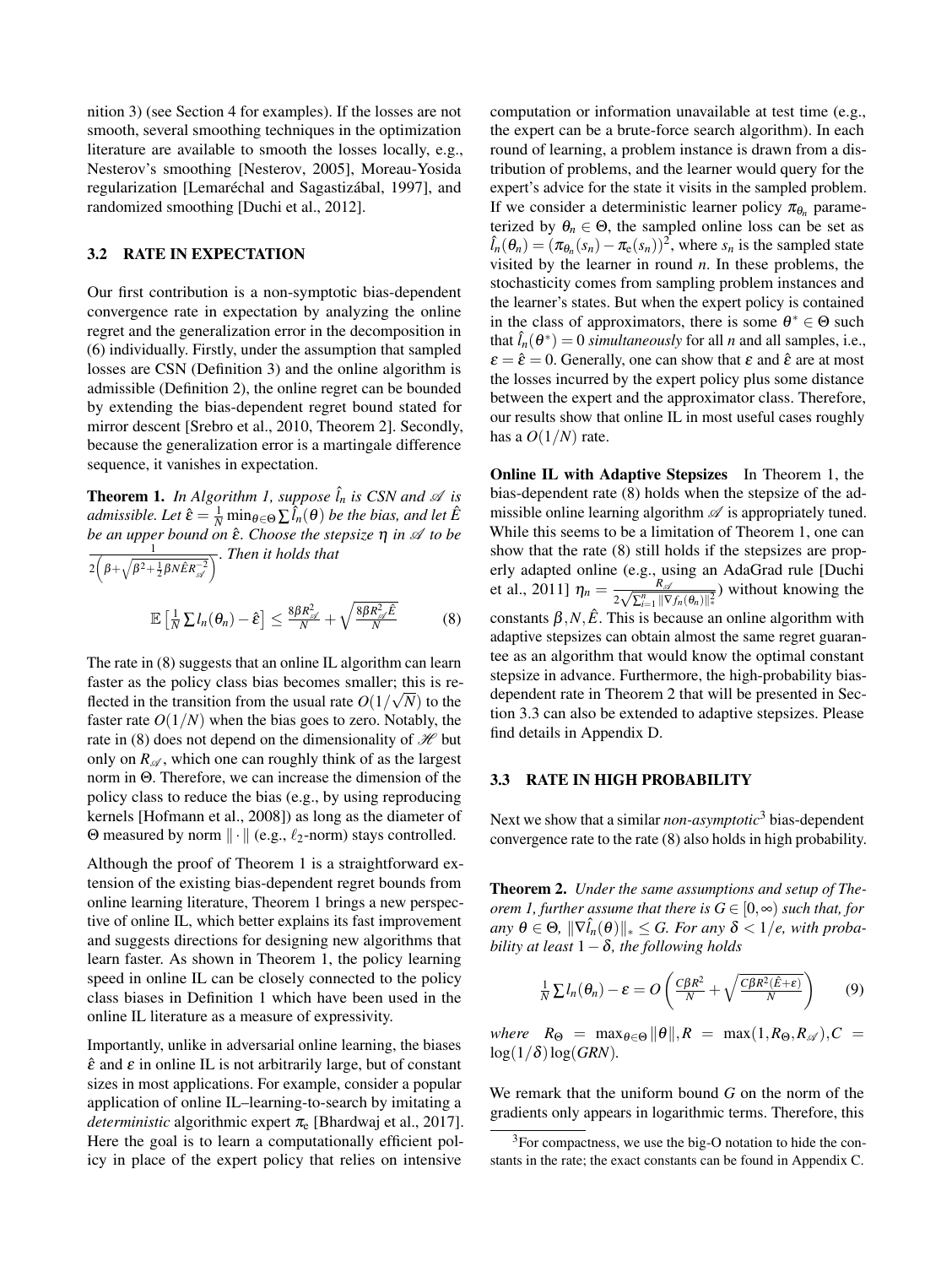rate stays reasonable when the loss functions have gradients whose norm grows with the size of Θ, such as the popular squared loss.

To prove Theorem [2,](#page-4-3) one may attempt to build on top of the proof of Theorem [1](#page-4-2) by applying basic martingale concentration properties on the martingale difference sequences (MDSs) in [\(6\)](#page-3-2), or devise a similar scheme for [\(7\)](#page-3-3). But taking this direct approach will bring back the usual rate of  $O(1/\sqrt{N})$ . To the best of our knowledge, sharp concentration inequalities for the counterparts of MDS in other learning settings cannot be adapted here in a straightforward way. [Srebro et al.](#page-9-9) [\[2010,](#page-9-9) Theorem 1] prove a fast rate for empirical risk minimizer (ERM) in statistical learning. However, their proof is based on local Rademacher complexities, which do not have obvious extension to non-stationary online losses. [Zhang et al.](#page-10-0) [\[2017\]](#page-10-0) extend the results of [Srebro](#page-9-9) [et al.](#page-9-9) [\[2010\]](#page-9-9) to stochastic convex optimization, but the extension relies on an i.i.d. concentration lemma.[4](#page-5-0) [Kakade and](#page-8-14) [Tewari](#page-8-14) [\[2009\]](#page-8-14) show fast converging excess risk of online convex programming algorithms when the loss function is Lipschitz and strongly convex; relaxing the strong convexity assumptions is the goal of this work.

Convexity Assumption Both Theorem [1](#page-4-2) and Theorem [2](#page-4-3) require that the sampled online losses  $\hat{l}_n$  are convex. *1*) On one hand, this convexity assumption appears to be restrictive, because our results cannot explain learning with generic neural networks. Nonetheless, expressive linear policy classes that meet the convexity assumption still include many useful cases (such as RKHS [\[Hofmann et al., 2008\]](#page-8-11) and rich feature sets). Furthermore, convexity has been a central assumption in almost all online learning paradigms; we did not attempt to address this limitation in this work. *2)* On the other hand, the convexity assumption relaxes the strong convexity assumption needed in the online IL literature [\[Ross](#page-9-0) [et al., 2011,](#page-9-0) [Cheng and Boots., 2018\]](#page-8-2). This relaxation is important when the number of samples is smaller than the number of policy parameters or when the samples are not diverse enough. In those cases, even if the expected losses  $l_n$  are strongly convex, the sampled losses  $l_n$  may not be strongly convex because the Hessian matrix is singular.

Related Work in Learning Similar bias-dependent or optimistic rates have been studied extensively in several more typical learning settings such as contextual bandits [\[Allen-](#page-8-15)[Zhu et al., 2018\]](#page-8-15), statistical learning [\[Panchenko et al., 2002,](#page-9-18) [Srebro et al., 2010,](#page-9-9) [Zhang et al., 2017,](#page-10-0) [Liu et al., 2018\]](#page-9-10), online learning with adversarial loss sequences [\[Srebro et al.,](#page-9-9) [2010,](#page-9-9) [Orabona et al., 2012\]](#page-9-19), and online-to-batch conversion [\[Littlestone, 1990,](#page-9-21) [Cesa-Bianchi et al., 2004\]](#page-8-5). Table [1](#page-6-1) summarizes these different learning setups. In contrast to bandit settings that focus on discrete actions or simplex geometry, online IL usually leads to online convex losses, a general compact convex decision set, and stochastic functional or gradient feedback. Compared to statistical and online learning, online IL concerns loss functions that are both stochastic and online; we can view statistical and online learning as special cases of online IL. The interactions between noises and non-stationarity make the analysis of online IL especially interesting.

Specialization to Stochastic Convex Optimization Because of the generality of the online IL, an online IL algorithm (Algorithm [1\)](#page-2-4) running on a *stationary* loss function can serve as a one-pass learning algorithm for stochastic optimization; that is, we have  $l_n = l$  for some *l* for all *n*; By specializing Theorem [1](#page-4-2) and Theorem [2](#page-4-3) to the stochastic optimization setting, we can recover the existing bounds in the stochastic optimization literature, i.e., Corollary 3 and Theorem 1 in [\[Srebro et al., 2010\]](#page-9-9), respectively. These special cases can be derived in a straightforward manner due to the relationship between  $\hat{\varepsilon}$  and  $\varepsilon$  when the loss function is fixed (i.e.,  $l_n = l$ ): *l*)  $\mathbb{E}[\varepsilon] = \mathbb{E}[\hat{\varepsilon}]$ , and *2*) in high probability,  $\hat{\varepsilon} - \varepsilon \le O(\sqrt{1/N})$ . However, we note that for general online IL problems, the sizes of  $\hat{\epsilon}$  and  $\epsilon$  are not comparable and  $\mathbb{E}[\varepsilon] \neq \mathbb{E}[\hat{\varepsilon}].$ 

#### 3.4 PROOF SKETCH FOR THEOREM 2

We take a different decomposition of the cumulative loss to avoid the usual  $O(1/\sqrt{N})$  rate originating from applying martingale analyses on the MDSs in [\(6\)](#page-3-2) and [\(7\)](#page-3-3). Here we construct two *new* MDSs in terms of the gradients: recall  $\varepsilon = \min_{\theta \in \Theta} \sum l_n(\theta)$  and let  $\theta^* = \arg \min_{\theta \in \Theta} \sum l_n(\theta)$ . Then by convexity of  $l_n$ , we can derive

<span id="page-5-1"></span>
$$
\geq \sum l_n(\theta_n) - N\varepsilon
$$
\n
$$
\leq \sum \langle \nabla l_n(\theta_n) - \nabla \hat{l}_n(\theta_n), \theta_n \rangle -
$$
\n
$$
\sum \langle \nabla l_n(\theta_n) - \nabla \hat{l}_n(\theta_n), \theta^* \rangle + \text{Regret}(\langle \nabla \hat{l}_n(\theta_n), \cdot \rangle)
$$
\n
$$
\leq \sum \langle \nabla l_n(\theta_n) - \nabla \hat{l}_n(\theta_n), \theta^* \rangle + \text{Regret}(\langle \nabla \hat{l}_n(\theta_n), \cdot \rangle)
$$

Our proof is based on analyzing these three terms. For the MDSs in [\(10\)](#page-5-1), we notice that, for smooth and non-negative functions, the squared norm of the gradients can be bounded by its function value.

<span id="page-5-2"></span>Lemma 1 (Lemma 3.1 [\[Srebro et al., 2010\]](#page-9-9)). *Suppose a function*  $f : \mathcal{H} \to \mathbb{R}$  *is*  $\beta$ -*smooth and non-negative, then for any*  $x \in \mathcal{H}$ ,  $\|\nabla f(x)\|_{*}^{2} \leq 4\beta f(x)$ *.* 

Lemma [1](#page-5-2) enables us to properly control the second-order statistics of the MDSs in [\(10\)](#page-5-1). By a recent vector-valued martingale concentration inequality that depends only on

<span id="page-5-0"></span><sup>&</sup>lt;sup>4</sup>The i.i.d. concentration lemma further depends on a martingale concentration bound [\[Pinelis, 1994,](#page-9-20) Theorem 3.4], which relies on an almost-surely upper bound of the second-order statistics. In comparison, the martingale concentration we utilize in this work relies on second-order statistics that are defined on the sample path [\[Rakhlin and Sridharan, 2015,](#page-9-12) Theorem 3].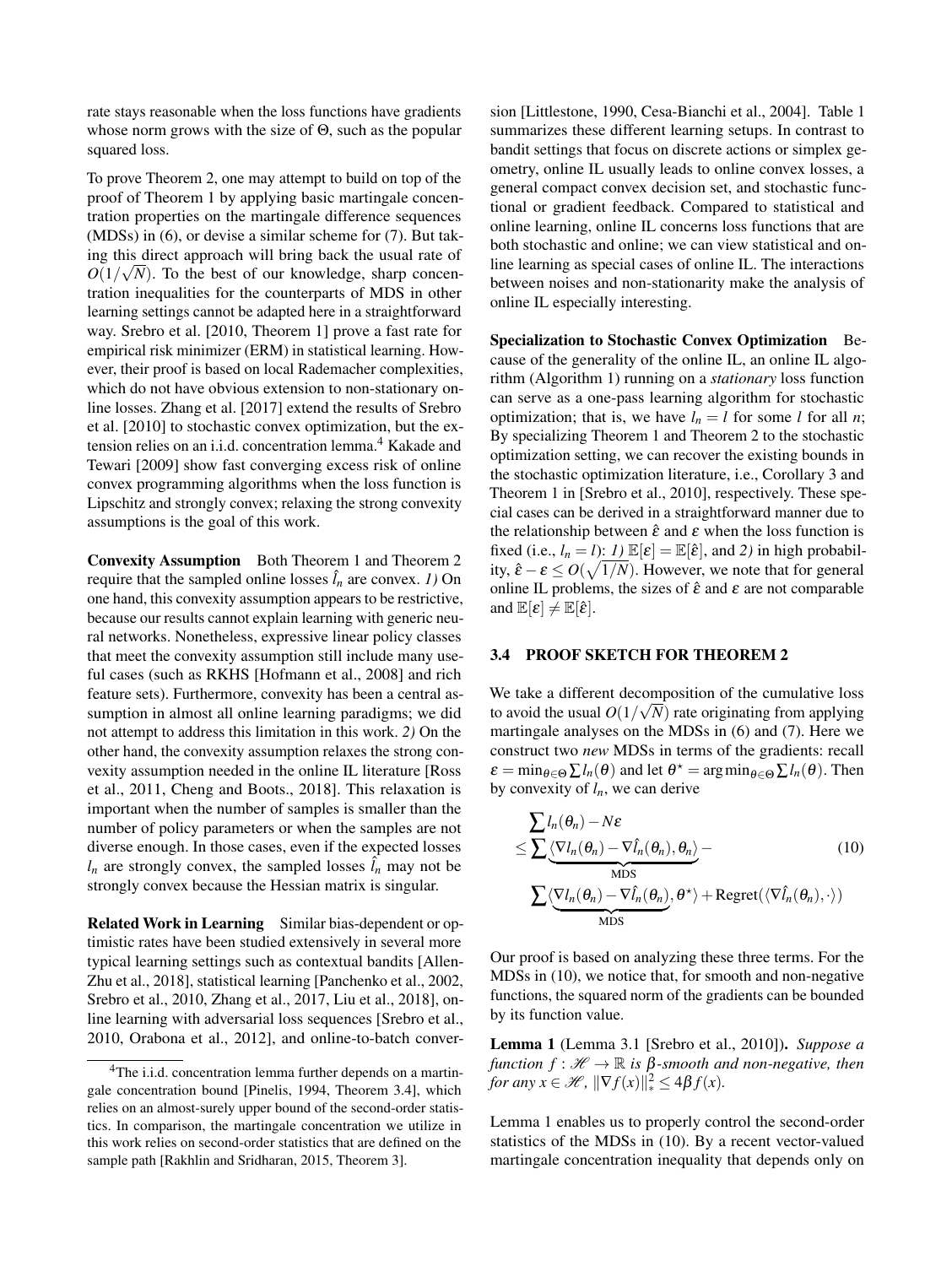| algorithm in each round. ERM: Empirical risk minimization. Partial FB: Partial feedback. |  |     |     |     |        |                                                                              |  |  |
|------------------------------------------------------------------------------------------|--|-----|-----|-----|--------|------------------------------------------------------------------------------|--|--|
| Setting                                                                                  |  |     |     |     |        | Info. Stochastic Non-stationary Partial FB Estimator Excess loss to minimize |  |  |
| Online IL (this work) $\hat{l}_n$                                                        |  | Yes | Yes | No. | Online | $\sum l_n(\theta_n) - \min \sum l_n(\theta)$                                 |  |  |

Stochastic bandits  $\hat{l}(\theta_n)$  Yes No Yes Online  $\sum l(\theta_n) - N \min l(\theta)$ <br>Online learning  $l_n$  No Yes No Online  $\sum l_n(\theta_n) - \min \sum l_n(\theta_n)$ Online learning *l<sub>n</sub>* No Yes No Online  $\sum l_n(\theta_n) - \min \sum l_n(\theta)$ <br>Statistical learning  $\hat{l}$  Yes No No ERM  $l(\theta_{\text{ERM}}) - \min l(\theta)$ Statistical learning  $\hat{l}$  Yes No No ERM  $l(\theta_{\text{ERM}}) - \min l(\theta)$ <br>Online-to-batch  $\hat{l}$  Yes No No Online  $\sum l(\theta_n) - N \min l(\theta)$ 

<span id="page-6-1"></span>Table 1: Comparison of different learning settings. Info.: Information about the loss function available to the learning algorithm in each round. ERM: Empirical risk minimization. Partial FB: Partial feedback.

second-order statistics [\[Rakhlin and Sridharan, 2015,](#page-9-12) Theorem 3], we obtain a self-bounding property for [\(10\)](#page-5-1) to get fast concentration rate.

Besides analyzing the MDSs, we need to bound the regret to the linear functions defined by the gradients (the last term in [\(10\)](#page-5-1)). Since this last term is linear, not CSN, the biasdependent online regret in the proof of Theorem [1](#page-4-2) does not apply. Nonetheless, because these linear functions are based on the gradients of CSN functions, we discover that their regret rate actually obeys the exact same rate as the regret to the CSN loss functions. This is notable because the regret to these linear functions upper bounds the regret to the CSN loss functions.

Combining the bounds on the MDSs and the regret, we obtain the rate in [\(9\)](#page-4-5).

# <span id="page-6-0"></span>4 CASE STUDIES

We use two concrete instantiations of the online IL algorithm (Algorithm [1\)](#page-2-4) to show how the new theoretical results in Section [3](#page-3-7) improve the existing understanding of the policy improvement speed in these algorithms.

#### 4.1 IMITATION LEARNING

The seminal work on online IL [\[Ross et al., 2011\]](#page-9-0) has demonstrated successes in solving many real-world sequential decision making problems [\[Laskey et al., 2016,](#page-8-8) [2017,](#page-8-16) [Pan et al., 2018\]](#page-9-3). When the action space is discrete, a popular design choice is to set  $D_{\pi_e}(s, a)$  in [\(4\)](#page-2-2) as the hinge loss [\[Ross et al., 2011\]](#page-9-0). For continuous domains,  $\ell_1$ -loss becomes a natural alternative for defining  $D_{\pi_e}(s, a)$ , which, e.g., is adopted by [Pan et al.](#page-9-3) [\[2018\]](#page-9-3) for autonomous driving. When the policy is linear in the parameters, one can verify that these loss functions are convex and non-negative, though not strongly convex. Therefore, existing theorems suggest only an  $O(1/\sqrt{N})$  rate, which does not reflect the fast experimental rates [\[Ross et al., 2011,](#page-9-0) [Pan et al., 2018\]](#page-9-3).

Although our new theorems are not directly applicable to these non-smooth loss functions, they can be applied to a smoothed version of these non-negative convex loss func-

tions. For instance, applying the Huber approximation (an instantiation of Nesterov's smoothing) [\[Nesterov, 2005\]](#page-9-16) to "smooth the tip" of these  $\ell_1$ -like losses yields a globally smooth function with respect to the  $\ell_2$ -norm. As the smoothing mainly changes where the loss is close to zero, our new theorems suggest that, when the policy class is expressive enough, learning with these  $\ell_1$ -like losses would converge in a  $\tilde{O}(1/N)$  rate before the policy gets very close to the expert policy during policy optimization.

 $\sum l(\theta_n) - N \min l(\theta)$ 

### 4.2 INTERACTIVE SYSTEM ID FOR MODEL-BASED RL

Interactive system identification (ID) is a technique that interleaves data collection and dynamics model learning for robust model-based RL. [Ross and Bagnell](#page-9-5) [\[2012\]](#page-9-5) show that interactive system ID can be analyzed under the online IL framework, where the regret guarantee implies learning a dynamics model that mitigates the train-test distribution shift problem [\[Abbeel and Ng, 2005,](#page-8-17) [Ross and Bagnell, 2012\]](#page-9-5). Let *T* and  $T_{\theta}$  denote the true and the learned transition dynamics, respectively. A common online loss for interactive system ID is  $l_n(\theta) = \mathbb{E}_{(s,a)\sim \frac{1}{2}d_{T_{\theta_n}} + \frac{1}{2}v} [D_{s,a}(T_{\theta}||T)]$ , where  $D_{s,a}(T_{\theta}||T)$  is some distance between *T* and  $T_{\theta}$  under state *s* and action *a*, ν is the state-action distribution of an exploration policy, and  $d_{T_{\theta_n}}$  is the state-action distribution induced by running an optimal policy with respect to the model  $T_{\theta_n}$ . When the model class is expressive enough to contain the *T*, it holds  $l_n(\theta) = 0$  for some  $\theta \in \Theta$  (cf. [\(3\)](#page-2-1)).

Suppose that the states and actions are continuous. A common choice for  $D_{s,a}(T_{\theta}||T)$  in learning deterministic dynamics is the squared error  $D_{s,a}(T_{\theta}||T) = ||T_{\theta}(s,a) - s'||_2^2$  [\[Ross](#page-9-5) [and Bagnell, 2012\]](#page-9-5), where the  $s'$  is the next state in the true transition of *T*. If  $T_{\theta}$  is linear in  $\theta$  or belongs to a reproducing kernel Hilbert space, the sampled loss function  $\hat{l}_n$ is CSN. Alternatively, when learning a probabilistic model,  $D_{s,a}$  can be selected as the KL-divergence [\[Ross and Bag](#page-9-5)[nell, 2012\]](#page-9-5); it is known that if  $T_{\theta}$  belongs to the exponential family of distributions, the KL divergence, and hence  $\hat{l}_n$ , are smooth and convex [\[Wainwright and Jordan, 2008\]](#page-9-22). If the sample size is large enough,  $\hat{l}_n$  becomes non-negative in high probability.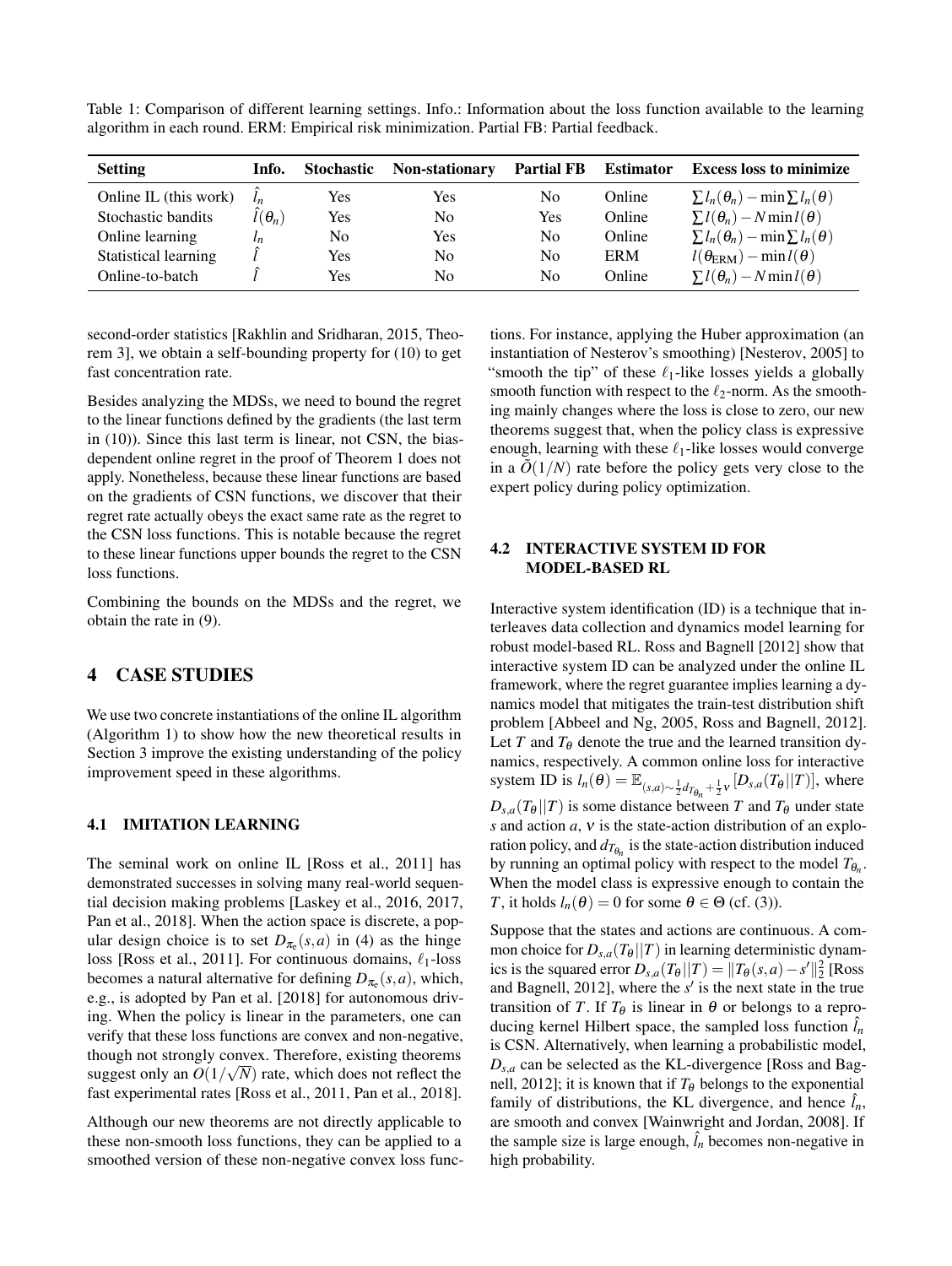As these online losses are CSN, our theoretical results apply and suggest a convergence rate in  $\tilde{O}(1/N)$ . On the contrary, the finite sample analysis conducted in [\[Ross and Bagnell,](#page-9-5) [2012\]](#page-9-5) uses the standard online-to-batch techniques [\[Cesa-](#page-8-5)[Bianchi et al., 2004\]](#page-8-5) and can only give a rate of  $O(1/\sqrt{N})$ . Our new results provide a better explanation to justify the fast policy improvement speed observed empirically, e.g., [\[Ross and Bagnell, 2012,](#page-9-5) Figure 2].

# <span id="page-7-0"></span>5 EXPERIMENTAL RESULTS

Although the main focus of this paper is the new theoretical insights, we conduct experiments to provide evidence that the fast policy improvement phenomenon indeed exists, as our theory predicts. We verify the change of the policy improvement rate due to policy class capacity by running an imitation learning experiment in a simulated CartPole balancing task. Details can be found in Appendix [E.](#page-19-0)

MDP setup The goal of the CartPole task is to keep the pole upright by controlling the acceleration of the cart. The start state is a configuration with a small uniformly sampled offset from being static and vertical, and the dynamics is deterministic. In each time step, if the pole is maintained within a threshold from being upright, the learner receives an instantaneous reward of one; otherwise, the learner receives zero rewards and the episode terminates. This MDP has a 4-dimensional continuous state space and a 1-dimensional continuous action space.

Expert and learner policies We use a neural network expert policy (with one hidden layer of 64 units and tanh activation) which is trained using policy gradient with GAE [\[Schulman et al., 2015\]](#page-9-23) and ADAM [\[Kingma and](#page-8-18) [Ba, 2014\]](#page-8-18). We let the learner policy be another neural network that shares the same architecture with the expert policy. When learning only the output layer, we copy the weights of the hidden layer from the expert policy and randomly initialize the weights of the output layer; we can view the learner as a *linear* policy using the representation of the expert policy. When learning the full network, we randomly initialize all the weights and biases.

**Online IL setup** We emulate online IL with unbiased and biased policy classes. To define policy classes with different degrees of bias, we impose  $\ell_2$ -norm constraints of different sizes on the weights of the learner's output layer. To define the unbiased policy class, we lift this  $\ell_2$ -norm constraint. We select  $l_n(\theta) = \mathbb{E}_{s \sim d_{\pi_{\theta_n}}}[H_\mu(\pi_\theta(s) - \pi_\theta(s))]$ as the online loss in IL (see Section [2.2\)](#page-2-5), where  $H_{\mu}$  is the Huber function defined as  $H_{\mu}(x) = \frac{1}{2}x^2$  for  $|x| \le \mu$  and  $\mu|x| - \frac{1}{2}\mu^2$  for  $|x| > \mu$ . In the experiments,  $\mu$  is set to 0.05; as a result,  $H_{\mu}$  is linear when its function value is larger than 0.00125. In the setting of training only the output layer, **SEXUAL TEXT ANDER SECULAR INTERNATION** (a)  $\frac{1}{2} \frac{1}{2} \frac{1}{2} \frac{1}{2} \frac{1}{2} \frac{1}{2} \frac{1}{2} \frac{1}{2} \frac{1}{2} \frac{1}{2} \frac{1}{2} \frac{1}{2} \frac{1}{2} \frac{1}{2} \frac{1}{2} \frac{1}{2} \frac{1}{2} \frac{1}{2} \frac{1}{2} \frac{1}{2} \frac{1}{2} \frac{1}{2} \frac{1}{2} \frac{1}{2} \frac{1}{2} \$ 

<span id="page-7-1"></span>

(a) learning output layer

(b) learning full network

Figure 1: The convergence rate of online IL with different policy class biases, where the bias is defined as the  $\ell_2$ -norm constraint on the weights of the output layer. The curves are plotted using the median over 4 random seeds, and the shaded region represents 10% and 90% percentile.

(Definition [3\)](#page-3-6) in the unknown weights of the learner. We use AdaGrad [\[McMahan and Streeter, 2010,](#page-9-24) [Duchi et al.,](#page-8-13) [2011\]](#page-8-13) to optimize the learner policy with constant stepsize 0.01 and 500 (ln 500  $\approx$  6.2) iterations.

Simulation results We compare the results in the unbiased and the biased settings, in terms of how the average loss  $\frac{1}{N} \sum_{n=1}^{N} l_n(\theta_n)$  changes as the number of rounds *N* in online learning increases. We impose  $\ell_2$ -norm constraints of sizes  $\{0.1, 0.12, 0.15\}$  on the weights of the output layer to simulate biased policy classes. For comparison, when training the output layer, the  $\ell_2$ -norm of the final policy trained without the constraint is about 0.18; when training the full network, it is about 0.23. The experimental results are depicted in Fig. [1.](#page-7-1) To better visualize the rate of improvement, we plot both the *x*- and *y*-axis in log scale, so that the slope of the curves directly represents the rate: if the slope is −1, the rate is  $O(1/N)$  and if the slope is  $-\frac{1}{2}$  the rate is  $O(1/\sqrt{N})$ . In Fig. [1a,](#page-7-1) only the output layer of the learner policy is trained. In this setting, all the assumptions made in our theorems are satisfied. It can be seen that when using a larger norm constraint (i.e., smaller bias), the learner policy improvement becomes faster, moving towards *O*(1/*N*). The curve with the constraint of 0.10 in Fig. [1a](#page-7-1) gets a rate slightly faster  $O(1/\sqrt{N})$ , likely because the Huber loss is strongly convex near zero. Interestingly, Fig. [1b](#page-7-1) shows that this phenomenon happens also in training the full network, which does not meet the assumption required in the theory.

# 6 CONCLUSION

In this paper, we provide an explanation of the fast learning speed of online IL by proving new expected and highprobability convergence rates that depend on the policy class capacity. However, our current results do not explain all the fast improvements of online IL observed in practice. The analyses here are based on the assumption of using convex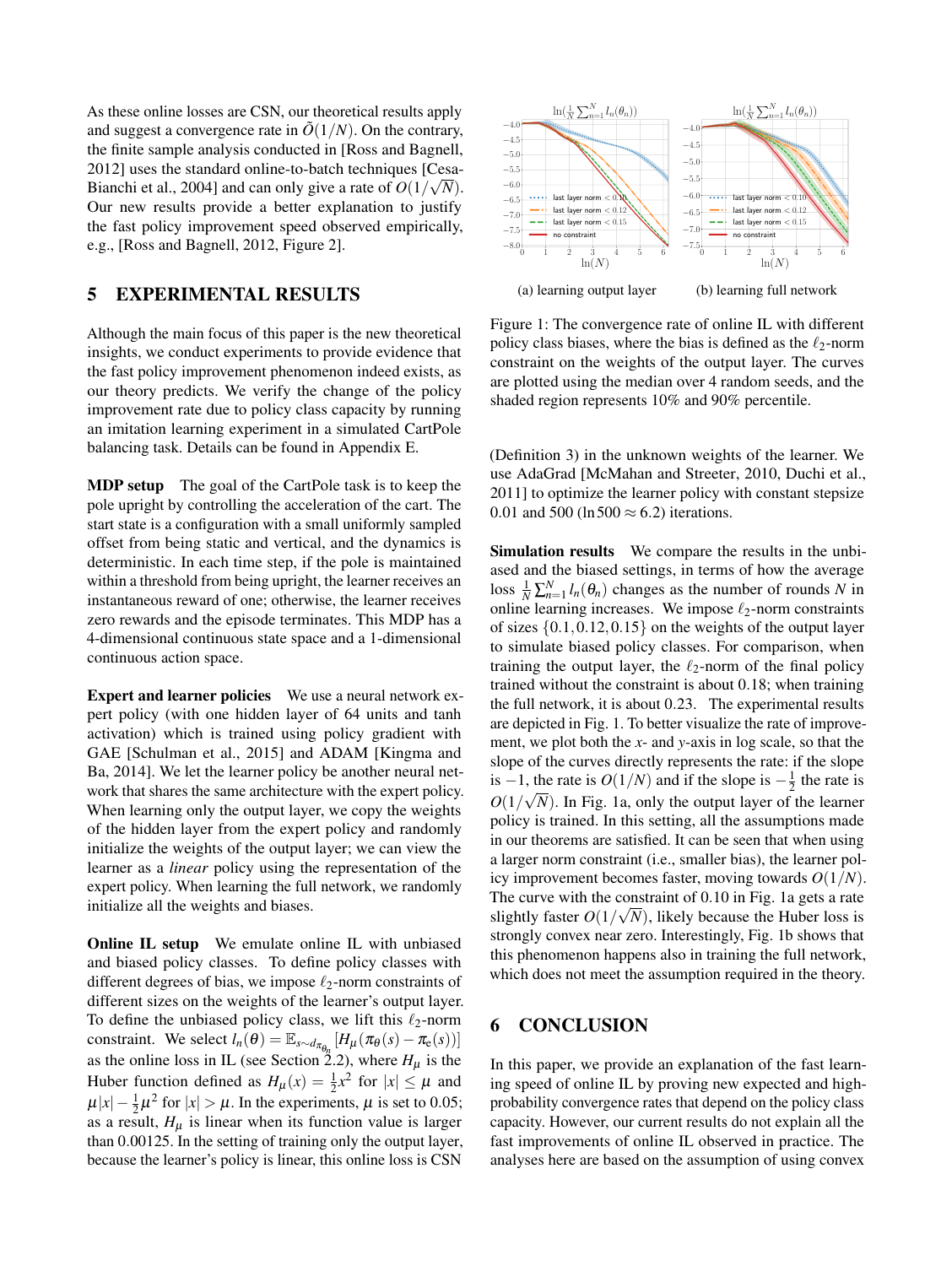and smooth loss functions. This assumption would be violated, for example, with a deep neural network policy based on with ReLU activation; yet [Pan et al.](#page-9-3) [\[2018\]](#page-9-3) show fast empirical convergence rates of these networks in online IL. Nonetheless, we envision that the insights from this paper can provide a promising direction to better understanding the behaviors of online IL, and to suggest ways for designing new online IL algorithms that proactively leverage these self-bounding regret properties to achieve faster learning.

#### References

- <span id="page-8-7"></span>Yasin Abbasi-Yadkori, Peter Bartlett, Kush Bhatia, Nevena Lazic, Csaba Szepesvari, and Gellért Weisz. Politex: Regret bounds for policy iteration using expert prediction. In *International Conference on Machine Learning*, pages 3692–3702. PMLR, 2019.
- <span id="page-8-17"></span>Pieter Abbeel and Andrew Y Ng. Exploration and apprenticeship learning in reinforcement learning. In *Proceedings of the 22nd international conference on Machine learning*, pages 1–8, 2005.
- <span id="page-8-6"></span>Alekh Agarwal, Sham M Kakade, Jason D Lee, and Gaurav Mahajan. On the theory of policy gradient methods: Optimality, approximation, and distribution shift. *arXiv preprint arXiv:1908.00261*, 2019.
- <span id="page-8-15"></span>Zeyuan Allen-Zhu, Sébastien Bubeck, and Yuanzhi Li. Make the minority great again: First-order regret bound for contextual bandits. In *International Conference on Machine Learning*, pages 186–194. PMLR, 2018.
- <span id="page-8-12"></span>Mohak Bhardwaj, Sanjiban Choudhury, and Sebastian Scherer. Learning heuristic search via imitation. In *Conference on Robot Learning*, pages 271–280. PMLR, 2017.
- <span id="page-8-19"></span>Greg Brockman, Vicki Cheung, Ludwig Pettersson, Jonas Schneider, John Schulman, Jie Tang, and Wojciech Zaremba. OpenAI Gym. *arXiv preprint arXiv:1606.01540*, 2016.
- <span id="page-8-5"></span>Nicolo Cesa-Bianchi, Alex Conconi, and Claudio Gentile. On the generalization ability of on-line learning algorithms. *IEEE Transactions on Information Theory*, 50(9): 2050–2057, 2004.
- <span id="page-8-1"></span>Kai-Wei Chang, Akshay Krishnamurthy, Alekh Agarwal, John Langford, and Hal Daumé III. Learning to search better than your teacher. 2015.
- <span id="page-8-2"></span>Ching-An Cheng and Byron Boots. Convergence of value aggregagtion for imitation learning. In *Proceedings of the 21st International Conference on Artificial Intelligence and Statistics*, 2018.
- <span id="page-8-9"></span>Ching-An Cheng, Xinyan Yan, Nolan Wagener, and Byron Boots. Fast policy learning through imitation and

reinforcement. In *Proceedings of the 34th Conference on Uncertanty in Artificial Intelligence*, pages 845–855, 2018.

- <span id="page-8-4"></span>Ching-An Cheng, Jonathan Lee, Ken Goldberg, and Byron Boots. Online learning with continuous variations: Dynamic regret and reductions. *arXiv preprint arXiv:1902.07286*, 2019a.
- <span id="page-8-3"></span>Ching-An Cheng, Xinyan Yan, Evangelos Theodorou, and Byron Boots. Accelerating imitation learning with predictive models. In *Proceedings of the 22nd International Conference on Artificial Intelligence and Statistics*, 2019b.
- <span id="page-8-13"></span>John Duchi, Elad Hazan, and Yoram Singer. Adaptive subgradient methods for online learning and stochastic optimization. *Journal of machine learning research*, 12(7), 2011.
- <span id="page-8-10"></span>John C Duchi, Peter L Bartlett, and Martin J Wainwright. Randomized smoothing for stochastic optimization. *SIAM Journal on Optimization*, 22(2):674–701, 2012.
- <span id="page-8-0"></span>Elad Hazan et al. Introduction to online convex optimization. *Foundations and Trends® in Optimization*, 2(3-4):157– 325, 2016.
- <span id="page-8-11"></span>Thomas Hofmann, Bernhard Schölkopf, and Alexander J Smola. Kernel methods in machine learning. *The annals of statistics*, pages 1171–1220, 2008.
- <span id="page-8-14"></span>Sham M Kakade and Ambuj Tewari. On the generalization ability of online strongly convex programming algorithms. In *Advances in Neural Information Processing Systems*, pages 801–808, 2009.
- <span id="page-8-18"></span>Diederik P Kingma and Jimmy Ba. Adam: A method for stochastic optimization. *arXiv preprint arXiv:1412.6980*, 2014.
- <span id="page-8-8"></span>Michael Laskey, Jonathan Lee, Caleb Chuck, David Gealy, Wesley Hsieh, Florian T Pokorny, Anca D Dragan, and Ken Goldberg. Robot grasping in clutter: Using a hierarchy of supervisors for learning from demonstrations. In *2016 IEEE International Conference on Automation Science and Engineering (CASE)*, pages 827–834. IEEE, 2016.
- <span id="page-8-16"></span>Michael Laskey, Jonathan Lee, Roy Fox, Anca Dragan, and Ken Goldberg. Dart: Noise injection for robust imitation learning. *arXiv preprint arXiv:1703.09327*, 2017.
- <span id="page-8-20"></span>Jeongseok Lee, Michael X. Grey, Sehoon Ha, Tobias Kunz, Sumit Jain, Yuting Ye, Siddhartha S. Srinivasa, Mike Stilman, and C. Karen Liu. DART: Dynamic animation and robotics toolkit. *The Journal of Open Source Software*, 3 (22):500, feb 2018.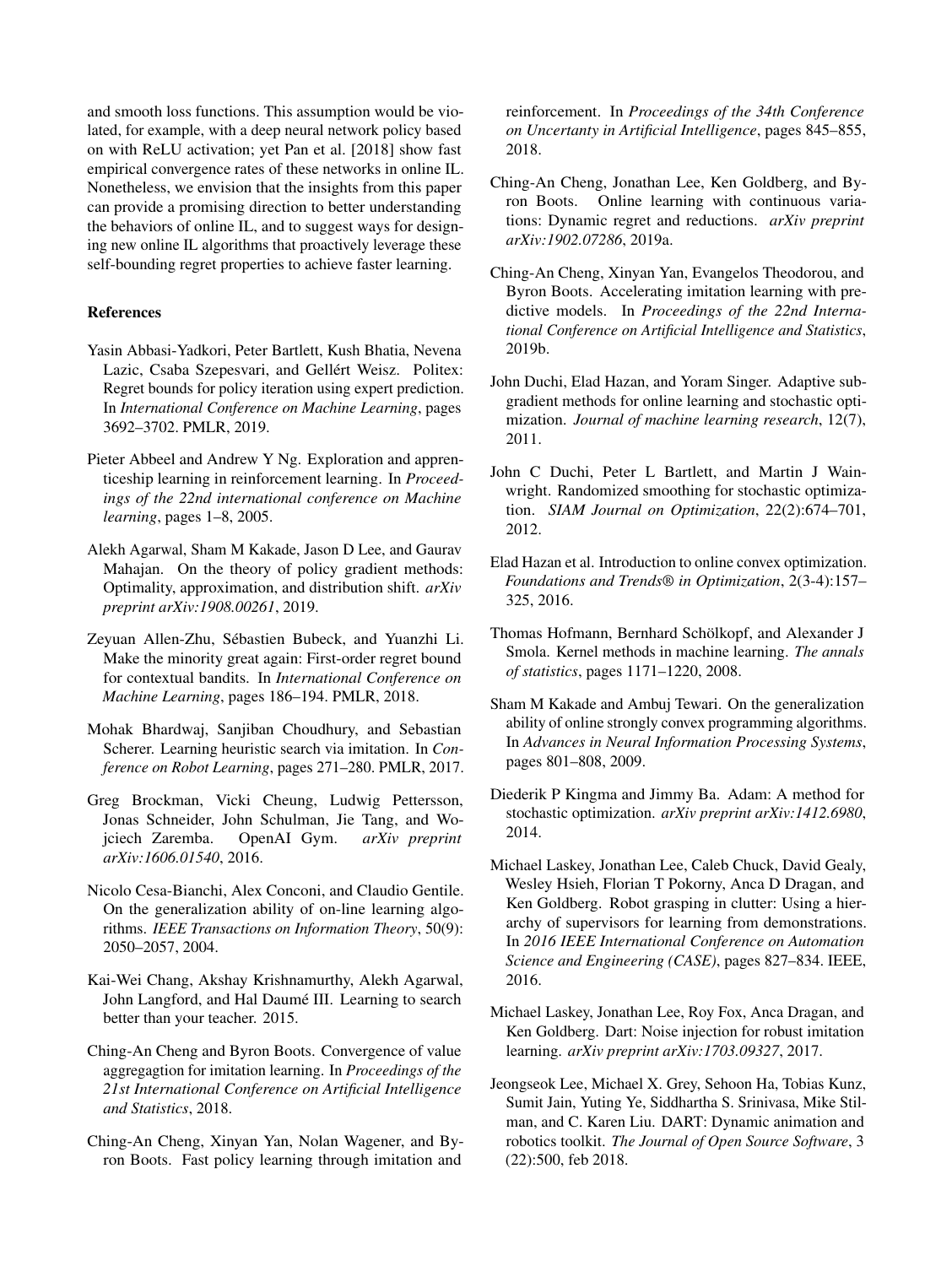- <span id="page-9-8"></span>Jonathan Lee, Ching-An Cheng, Ken Goldberg, and Byron Boots. Continuous online learning and new insights to online imitation learning. *arXiv preprint arXiv:1912.01261*, 2019.
- <span id="page-9-17"></span>Claude Lemaréchal and Claudia Sagastizábal. Practical aspects of the moreau–yosida regularization: Theoretical preliminaries. *SIAM Journal on Optimization*, 7(2):367– 385, 1997.
- <span id="page-9-21"></span>Nicholas Littlestone. Mistake bounds and logarithmic linearthreshold learning algorithms. 1990.
- <span id="page-9-10"></span>Mingrui Liu, Xiaoxuan Zhang, Lijun Zhang, Rong Jin, and Tianbao Yang. Fast rates of erm and stochastic approximation: Adaptive to error bound conditions. In *Advances in Neural Information Processing Systems*, pages 4678– 4689, 2018.
- <span id="page-9-14"></span>H Brendan McMahan. A survey of algorithms and analysis for adaptive online learning. *The Journal of Machine Learning Research*, 18(1):3117–3166, 2017.
- <span id="page-9-24"></span>H Brendan McMahan and Matthew Streeter. Adaptive bound optimization for online convex optimization. *arXiv preprint arXiv:1002.4908*, 2010.
- <span id="page-9-15"></span>Arkadi Nemirovski, Anatoli Juditsky, Guanghui Lan, and Alexander Shapiro. Robust stochastic approximation approach to stochastic programming. *SIAM Journal on optimization*, 19(4):1574–1609, 2009.
- <span id="page-9-16"></span>Yu Nesterov. Smooth minimization of non-smooth functions. *Mathematical programming*, 103(1):127–152, 2005.
- <span id="page-9-11"></span>Francesco Orabona. A modern introduction to online learning. *arXiv preprint arXiv:1912.13213*, 2019.
- <span id="page-9-19"></span>Francesco Orabona, Nicolo Cesa-Bianchi, and Claudio Gentile. Beyond logarithmic bounds in online learning. In *Artificial Intelligence and Statistics*, pages 823–831, 2012.
- <span id="page-9-3"></span>Yunpeng Pan, Ching-An Cheng, Kamil Saigol, Keuntak Lee, Xinyan Yan, Evangelos Theodorou, and Byron Boots. Agile autonomous driving using end-to-end deep imitation learning. In *Robotics: science and systems*, 2018.
- <span id="page-9-18"></span>Dmitriy Panchenko et al. Some extensions of an inequality of vapnik and chervonenkis. *Electronic Communications in Probability*, 7:55–65, 2002.
- <span id="page-9-20"></span>Iosif Pinelis. Optimum bounds for the distributions of martingales in banach spaces. *The Annals of Probability*, pages 1679–1706, 1994.
- <span id="page-9-13"></span>Martin L Puterman. *Markov decision processes: discrete stochastic dynamic programming*. John Wiley & Sons, 2014.
- <span id="page-9-12"></span>Alexander Rakhlin and Karthik Sridharan. On equivalence of martingale tail bounds and deterministic regret inequalities. *arXiv preprint arXiv:1510.03925*, 2015.
- <span id="page-9-5"></span>Stephane Ross and J Andrew Bagnell. Agnostic system identification for model-based reinforcement learning. *arXiv preprint arXiv:1203.1007*, 2012.
- <span id="page-9-6"></span>Stephane Ross and J Andrew Bagnell. Reinforcement and imitation learning via interactive no-regret learning. *arXiv preprint arXiv:1406.5979*, 2014.
- <span id="page-9-0"></span>Stéphane Ross, Geoffrey Gordon, and Drew Bagnell. A reduction of imitation learning and structured prediction to no-regret online learning. In *Proceedings of the fourteenth international conference on artificial intelligence and statistics*, pages 627–635, 2011.
- <span id="page-9-2"></span>Stéphane Ross, Narek Melik-Barkhudarov, Kumar Shaurya Shankar, Andreas Wendel, Debadeepta Dey, J Andrew Bagnell, and Martial Hebert. Learning monocular reactive uav control in cluttered natural environments. In *2013 IEEE international conference on robotics and automation*, pages 1765–1772. IEEE, 2013.
- <span id="page-9-23"></span>John Schulman, Philipp Moritz, Sergey Levine, Michael Jordan, and Pieter Abbeel. High-dimensional continuous control using generalized advantage estimation. *arXiv preprint arXiv:1506.02438*, 2015.
- <span id="page-9-7"></span>Jialin Song, Ravi Lanka, Albert Zhao, Aadyot Bhatnagar, Yisong Yue, and Masahiro Ono. Learning to search via retrospective imitation. *arXiv preprint arXiv:1804.00846*, 2018.
- <span id="page-9-9"></span>Nathan Srebro, Karthik Sridharan, and Ambuj Tewari. Smoothness, low noise and fast rates. In *Advances in neural information processing systems*, pages 2199–2207, 2010.
- <span id="page-9-1"></span>Wen Sun, Arun Venkatraman, Geoffrey J Gordon, Byron Boots, and J Andrew Bagnell. Deeply aggrevated: Differentiable imitation learning for sequential prediction. In *Proceedings of the 34th International Conference on Machine Learning-Volume 70*, pages 3309–3318. JMLR. org, 2017.
- <span id="page-9-25"></span>Marc Teboulle. A simplified view of first order methods for optimization. *Mathematical Programming*, 170(1): 67–96, 2018.
- <span id="page-9-4"></span>Arun Venkatraman, Byron Boots, Martial Hebert, and J Andrew Bagnell. Data as demonstrator with applications to system identification. In *ALR Workshop, NIPS*, 2014.
- <span id="page-9-22"></span>Martin J Wainwright and Michael I Jordan. Graphical models, exponential families, and variational inference. *Foundations and Trends® in Machine Learning*, 1(1-2):1–305, 2008.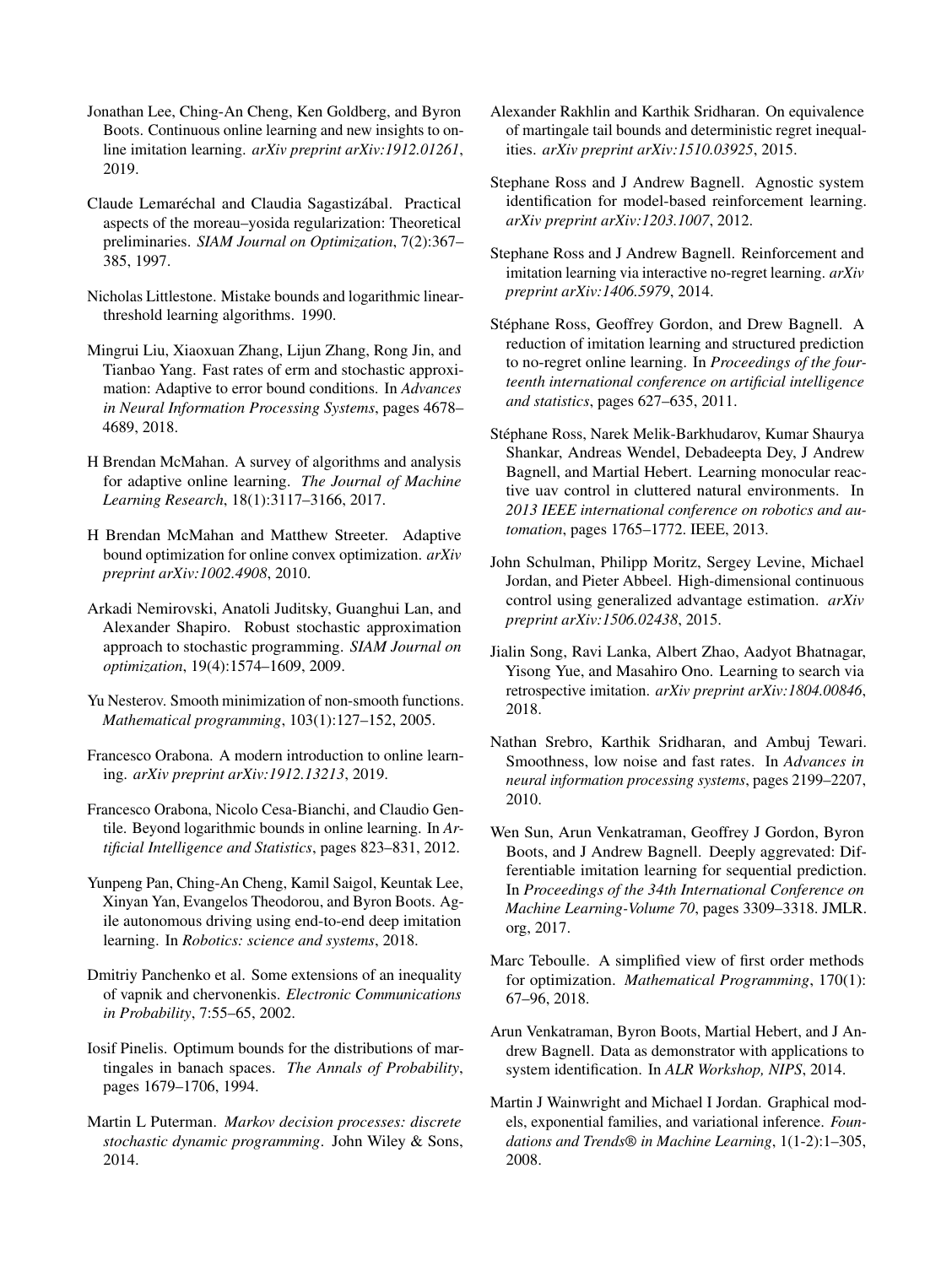- <span id="page-10-0"></span>Lijun Zhang, Tianbao Yang, and Rong Jin. Empirical risk minimization for stochastic convex optimization: O ( $1/n$ ) -and o ( $1/n\hat{2}$ )-type of risk bounds. *arXiv preprint arXiv:1702.02030*, 2017.
- <span id="page-10-1"></span>Martin Zinkevich. Online convex programming and generalized infinitesimal gradient ascent. In *Proceedings of the 20th international conference on machine learning (icml-03)*, pages 928–936, 2003.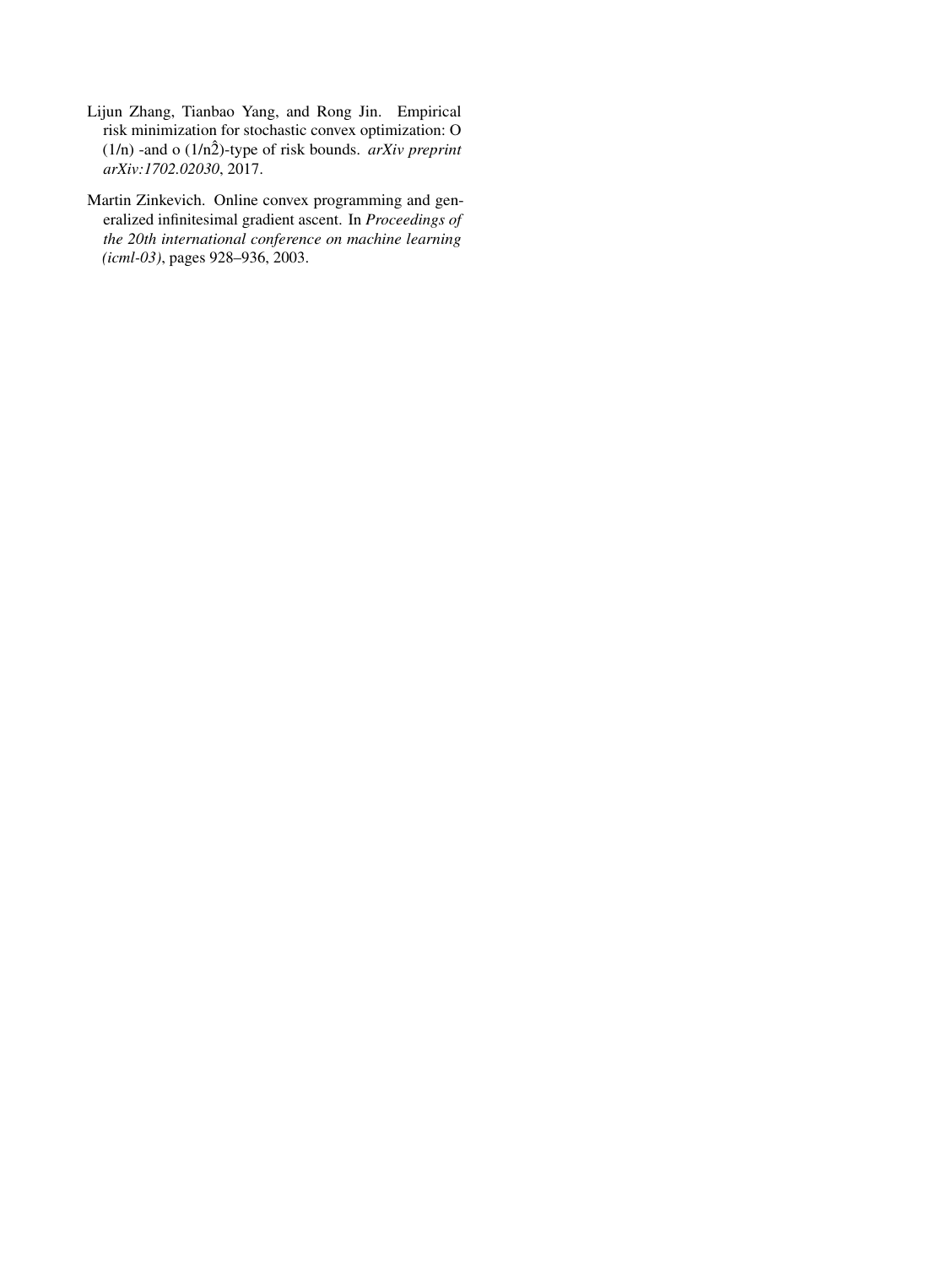# Appendix for Paper: Explaining Fast Improvement in Online Imitation Optimization

# A PROOF OF TOOL LEMMAS

#### A.1 PROOF OF LEMMA 1

For completeness, we provide the proof for the basic inequality that upper bounds the norm of gradients by the function values, for smooth and nonnegative functions. This is essential for obtaining the self-bounding properties for proving Lemma [2](#page-12-0) and Theorem [2](#page-4-3) later on.

**Lemma 1** (Lemma 3.1 [\[Srebro et al., 2010\]](#page-9-9)). *Suppose a function*  $f : \mathcal{H} \to \mathbb{R}$  *is*  $\beta$ -*smooth and non-negative, then for any*  $x \in \mathcal{H}$ ,  $\|\nabla f(x)\|_{*}^{2} \leq 4\beta f(x)$ *.* 

*Proof.* Fix any  $x \in \mathcal{H}$ . And fix any  $y \in \mathcal{H}$  satisfying  $||y - x|| \le 1$ . Let  $g(u) = f(x + u(y - x))$  for any  $u \in \mathbb{R}$ . Fix any  $u, v \in \mathbb{R}$ ,

$$
|g'(v) - g'(u)| = |\langle \nabla f(x + v(y - x)) - \nabla f(x + u(y - x)), y - x \rangle|
$$
  
\n
$$
\leq ||\nabla f(x + v(y - x)) - \nabla f(x + u(y - x))||_*||y - x||
$$
  
\n
$$
\leq \beta |v - u||y - x||^2
$$
  
\n
$$
\leq \beta |v - u|
$$

Hence, *g* is  $\beta$ -smooth. By the mean-value theorem, for any  $u, v \in \mathbb{R}$ , there exists  $w \in (u, v)$ , such that  $g(v) = g(u) + g'(w)(v - w)$ *u*). Hence

$$
0 \le g(v) = g(u) + g'(u)(v - u) + (g'(w) - g'(u))(v - u)
$$
  
\n
$$
\le g(u) + g'(u)(v - u) + \beta |w - u||v - u| \le g(u) + g'(u)(v - u) + \beta (v - u)^2
$$

Setting  $v = u - \frac{g'(u)}{2\beta}$  $\frac{f'(u)}{2\beta}$  yields that  $|g'(u)| \le \sqrt{4\beta g(u)}$ . Therefore, we have

$$
|g'(0)| = |\langle \nabla f(x), y - x \rangle| \le \sqrt{4\beta g(0)} = \sqrt{4\beta f(x)}
$$

Therefore, by the definition of dual-norm,

$$
\|\nabla f(x)\|_{*}=\sup_{y\in \mathscr{B}, \|y-x\|\leq 1}\langle \nabla f(x),y-x\rangle=\sup_{y\in \mathscr{B}, \|y-x\|\leq 1}|\langle \nabla f(x),y-x\rangle|\leq \sqrt{4\beta f(x)}
$$

where the second equality is due to the domain of  $y - x$ .

It's worthy to note that f needs to be smooth and non-negative on the entire Hilbert space  $H$ .

# <span id="page-11-0"></span>B PROOF OF THEOREM 1

**Theorem 1.** In Algorithm [1,](#page-2-4) suppose  $\hat{l}_n$  is CSN and  $\mathscr A$  is admissible. Let  $\hat{\epsilon} = \frac{1}{N} \min_{\theta \in \Theta} \sum \hat{l}_n(\theta)$  be the bias, and let  $\hat{E}$  be an *upper bound on*  $\hat{\epsilon}$ *. Choose the stepsize*  $\eta$  *in*  $\mathscr A$  *to be*  $\frac{1}{2(\beta+\sqrt{\beta^2+\frac{1}{2}\beta N\hat{E}R_{\mathscr A}^{-2}})}$ *. Then it holds that*

$$
\mathbb{E}\left[\frac{1}{N}\sum I_n(\theta_n)-\hat{\epsilon}\right] \leq \frac{8\beta R_{\mathscr{A}}^2}{N}+\sqrt{\frac{8\beta R_{\mathscr{A}}^2\hat{E}}{N}}\tag{8}
$$

The rate [\(8\)](#page-4-1) follows from analyzing the regret and the generalization error in the decomposition in [\(6\)](#page-3-2). First, under the assumption of CSN loss functions and admissible online algorithms, the online regret can be bounded by an extension of the bias-dependent regret that is stated for mirror descent in [\[Srebro et al., 2010,](#page-9-9) Theorem 2], whose average gives the rate in [\(8\)](#page-4-1) (see Appendix [B.1\)](#page-12-1). Second, the generalization error in [\(6\)](#page-3-2) vanishes in expectation because it is a martingale difference sequence (see Appendix [B.2\)](#page-13-1).

 $\Box$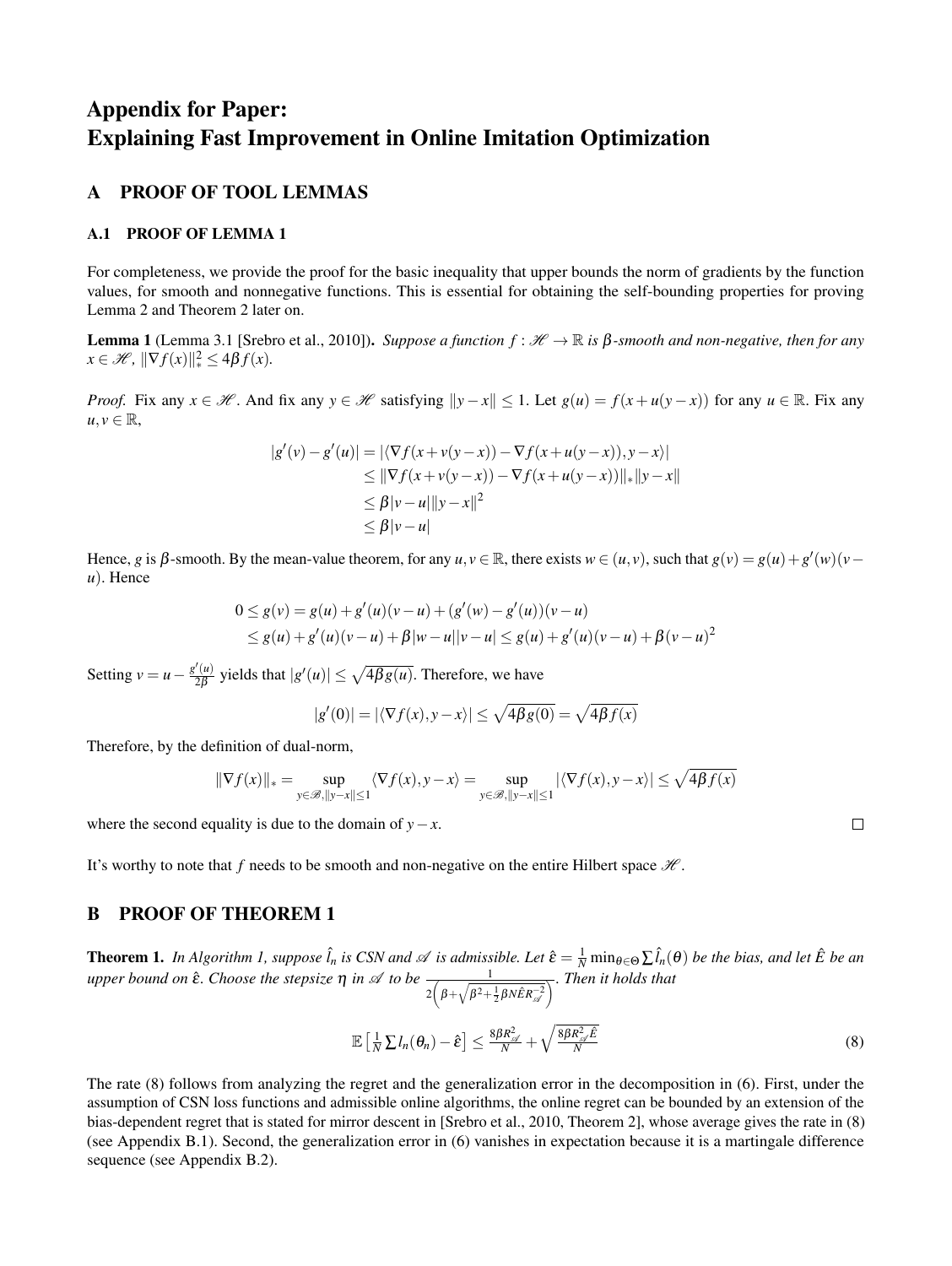#### <span id="page-12-1"></span>B.1 UPPER BOUND OF ONLINE REGRET

We show a bias-dependent regret of admissible online algorithms (Definition [2\)](#page-3-4) with CSN functions (Definition [3\)](#page-3-6) by extending Theorem 2 of [\[Srebro et al., 2010\]](#page-9-9) as follows.

<span id="page-12-0"></span>**Lemma 2.** Consider running an admissible online algorithm  $\mathscr A$  on a sequence of CSN loss functions  $\{f_n\}$ . Let  $\{\theta_n\}$  denote *the online decisions made in each round, and let*  $\hat{\epsilon} = \frac{1}{N} \min_{\theta \in \Theta} \sum f_n(\theta)$  *be the bias, and let*  $\hat{E}$  *be such that*  $\hat{E} \geq \hat{\epsilon}$  *almost surely. Choose*  $\eta$  *for*  $\mathscr A$  *to be*  $\frac{1}{2\left(\beta+\sqrt{\beta^2+\frac{\beta NE}{2R_{\mathscr A}^2}}\right)}$  $\overline{\wedge}$ *. Then the following holds* 

$$
Regret(f_n) \leq 8\beta R_{\mathcal{A}}^2 + \sqrt{8\beta R_{\mathcal{A}}^2 N \hat{E}}.
$$

*Proof.* Because the online algorithm  $\mathscr A$  is admissible, we have

$$
\text{Regret}(f_n) \leq \frac{1}{\eta} R_{\mathscr{A}}^2 + \frac{\eta}{2} \sum ||\nabla f_n(\theta_n)||_*^2
$$
\n(11)

Let  $\lambda = \frac{1}{2\eta}$  and  $r^2 = 2R_{\mathscr{A}}^2$ , then

$$
\frac{1}{\eta}R_{\mathscr{A}}^2 + \frac{\eta}{2}\sum \|\nabla f_n(\theta_n)\|_{*}^2 = \lambda r^2 + \sum \frac{1}{4\lambda} \|\nabla f_n(\theta_n)\|_{*}^2
$$
\n(12)

Using Lemma [1](#page-5-2) yields a *self-bounding property* for  $Regret(f_n)$ :

$$
\text{Regret}(f_n) \leq \lambda r^2 + \frac{\beta}{\lambda} \sum f_n(\theta_n) \leq \lambda r^2 + \frac{\beta}{\lambda} \text{Regret}(f_n) + \frac{\beta}{\lambda} N \hat{E}
$$
 (13)

By rearranging the terms, we have a bias-dependent upper bound

<span id="page-12-4"></span><span id="page-12-3"></span>
$$
\text{Regret}(f_n) \le \frac{\beta}{\lambda - \beta} N\hat{E} + \frac{\lambda^2}{\lambda - \beta} r^2 \tag{14}
$$

The upper bound can be minimized by choosing an optimal  $\lambda$ . Setting the derivative of the right-hand side to zero, and computing the optimal  $\lambda$  ( $\lambda > 0$ ) gives us

$$
r^2\lambda^2 - 2\beta r^2\lambda - \beta N\hat{E} = 0, \quad \lambda > 0 \quad \text{and} \quad \lambda = \beta + \sqrt{\beta^2 + \frac{\beta N\hat{E}}{r^2}}
$$
 (15)

which implies that the optimal  $\eta$  is  $\frac{1}{2(\beta+\sqrt{\beta^2+\frac{\beta NE}{2R_{\text{cyl}}^2}}}$  $\frac{1}{\sqrt{2}}$ . Since the optimal λ satisfies  $\beta N\hat{E} = r^2 λ^2 - 2βr^2λ$  implied from [\(15\)](#page-12-2), [\(14\)](#page-12-3) can be simplified into:

$$
\text{Regret}(f_n) \le \frac{1}{\lambda - \beta} \beta N \hat{E} + \frac{\lambda^2}{\lambda - \beta} r^2 = \frac{1}{\lambda - \beta} (r^2 \lambda^2 - 2\beta r^2 \lambda) + \frac{\lambda^2}{\lambda - \beta} r^2
$$

$$
= \frac{2\lambda^2 r^2 - 2\beta \lambda r^2}{\lambda - \beta} = 2\lambda r^2 \tag{16}
$$

Plugging in the optimal  $\lambda$  yields

$$
\begin{aligned} \text{Regret}(f_n) &\le 2\lambda r^2 = 2\left(\beta + \sqrt{\beta^2 + \frac{\beta N \hat{E}}{r^2}}\right)r^2 \\ &= 2\beta r^2 + \sqrt{2\beta r^2}\sqrt{2\beta r^2 + 2N\hat{E}} \\ &\le 4\beta r^2 + 2\sqrt{\beta r^2 N \hat{E}} \\ &= 8\beta R_{\mathcal{A}}^2 + \sqrt{8\beta R_{\mathcal{A}}^2 N \hat{E}} \end{aligned} \tag{17}
$$

<span id="page-12-5"></span><span id="page-12-2"></span> $\Box$ 

where the last inequality uses the basic inequality:  $\sqrt{a+b} \leq \sqrt{a} + \sqrt{b}$ .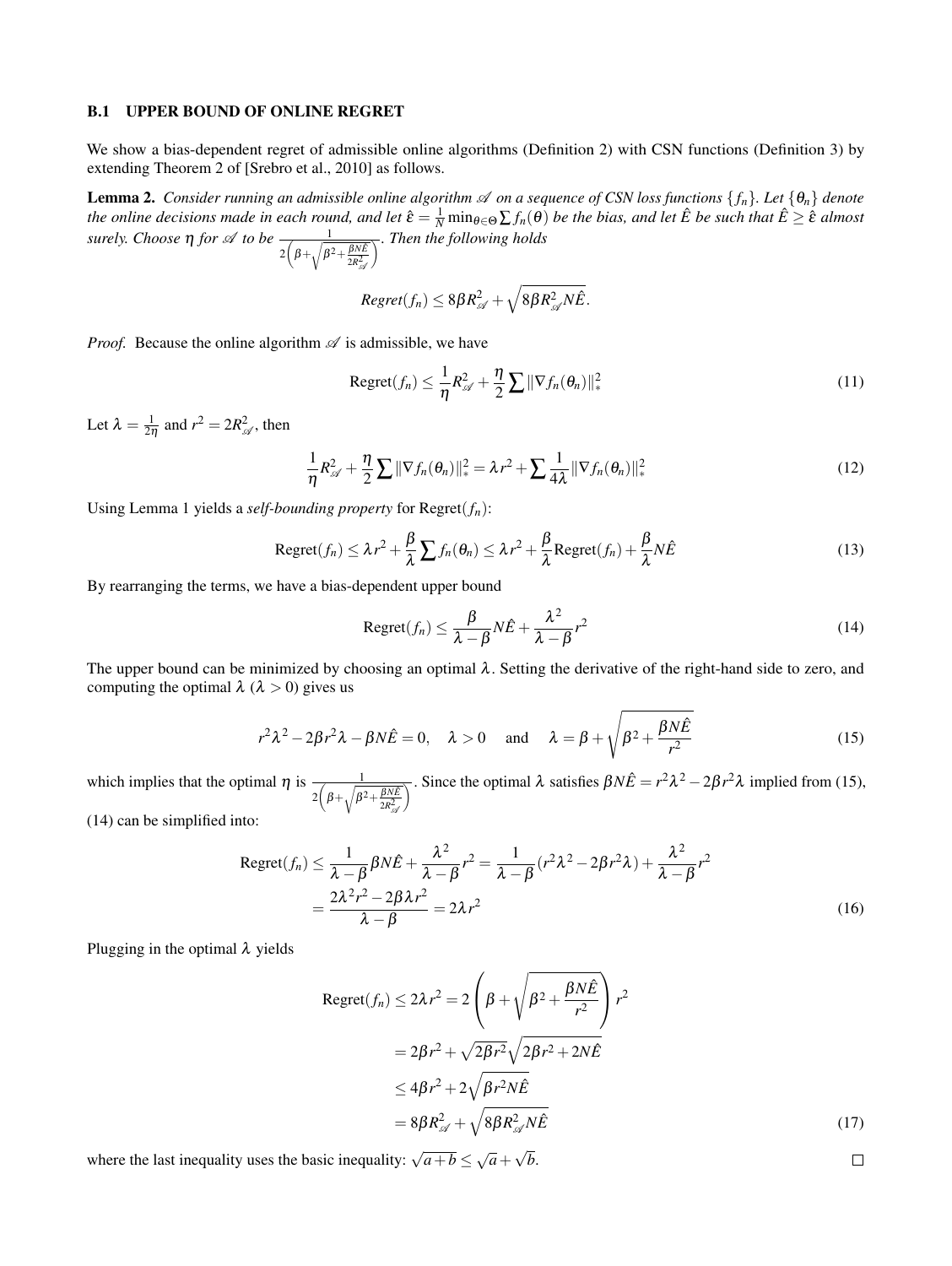Notably, the admissibility defined in Definition [2](#page-3-4) is satisfied by common online algorithms, such as mirror descent [\[Nemirovski et al., 2009\]](#page-9-15) and Follow-The-Regularized-Leader [\[McMahan, 2017\]](#page-9-14) under first-order or full-information feedback, where  $\eta$  in Definition [2](#page-3-4) corresponds to a constant stepsize, and  $R_{\mathscr{A}}$  measures the size of the decision set  $\Theta$ . More concretely, assume that the loss functions  $\{f_n\}$  are convex. Then for mirror descent, with constant stepsize  $\eta$ , i.e.,  $\theta_{n+1}$  = argmin<sub> $\theta \in \Theta$ </sub>  $f_n(\theta) + \frac{1}{\eta} D_h(\theta || \theta_n)$ , where *h* is 1-strongly convex and  $D_h$  is the Bregman distance generated by *h* defined by  $D_h(x||y) = h(x) - h(y) - \langle \nabla h(y), x - y \rangle$  [\[Teboulle, 2018\]](#page-9-25),  $R_{\mathscr{A}}^2$  can be set to  $\max_{x,y \in \Theta} D_h(x||y)$ . And for FTRL with constant stepsize  $\eta$ , i.e.,  $\theta_{n+1} = \arg \min_{\theta \in \Theta} \sum f_n(\theta) + \frac{1}{\eta} h(\theta)$ , where *h* is 1-strongly convex and non-negative,  $R^2_{\mathscr{A}}$  can be set to max $_{\theta \in \Theta} h(\theta)$  [\[McMahan, 2017,](#page-9-14) Theorem 1].

#### <span id="page-13-1"></span>B.2 THE GENERALIZATION ERROR VANISHES IN EXPECTATION

<span id="page-13-2"></span>The generalization error in [\(6\)](#page-3-2) vanishes in expectation because it is a martingale difference sequence.

**Lemma 3.** *For Algorithm [1,](#page-2-4) the following holds:*  $\mathbb{E}[\sum l_n(\theta_n) - \sum \hat{l}_n(\theta_n)] = 0$ .

*Proof.* We show this by working from the end of the sequence. For brevity, we use the symbol colon in the subscript to represent a set that includes the start and the end indices, e.g.  $\hat{l}_{1:N-2}$  stands for  $\{\hat{l}_1,\ldots,\hat{l}_{N-2}\}$ .

$$
\mathbb{E}_{\hat{I}_{1:N}}\left[\sum_{t=1}^{N} l_n(\theta_n)\right] = \mathbb{E}_{\hat{I}_{1:N-1}}\left[\sum_{t=1}^{N-1} l_n(\theta_n) + l_N(\theta_N)\right] \n= \mathbb{E}_{\hat{I}_{1:N-1}}\left[\sum_{t=1}^{N-1} l_n(\theta_n) + \mathbb{E}_{\hat{I}_N|\hat{I}_{1:N-1}}\left[\hat{I}_N(\theta_N)\right]\right] \n= \mathbb{E}_{\hat{I}_{1:N-2}}\left[\sum_{t=1}^{N-2} l_n(\theta_n) + l_{N-1}(\theta_{N-1}) + \mathbb{E}_{\hat{I}_{N-1:N}|\hat{I}_{1:N-2}}\left[\hat{I}_N(\theta_N)\right]\right] \n= \mathbb{E}_{\hat{I}_{1:N-2}}\left[\sum_{t=1}^{N-2} l_n(\theta_n) + \mathbb{E}_{\hat{I}_{N-1}|\hat{I}_{1:N-2}}\left[\hat{I}_{N-1}(\theta_{N-1})\right] + \mathbb{E}_{\hat{I}_{N-1:N}|\hat{I}_{1:N-2}}\left[\hat{I}_N(\theta_N)\right]\right] \n= \mathbb{E}_{\hat{I}_{1:N-2}}\left[\sum_{t=1}^{N-2} l_n(\theta_n) + \mathbb{E}_{\hat{I}_{N-1:N}|\hat{I}_{1:N-2}}\left[\sum_{t=N-1}^{N} \hat{I}_n(\theta_n)\right]\right]
$$

By applying the steps above repeatedly, the desired equality can be obtained.

# B.3 PUTTING TOGETHER

Finally, plugging Lemma [2](#page-12-0) and Lemma [3](#page-13-2) into [\(6\)](#page-3-2) yields [\(8\)](#page-4-1).

# <span id="page-13-0"></span>C PROOF OF THEOREM 2

**Theorem 2.** Under the same assumptions and setup of Theorem [1,](#page-4-2) further assume that there is  $G \in [0, \infty)$  such that, for any  $\theta \in \Theta$ ,  $\|\nabla \hat{l}_n(\theta)\|_* \leq G$ . For any  $\delta < 1/e$ , with probability at least  $1-\delta$ , the following holds

$$
\frac{1}{N}\sum l_n(\theta_n) - \varepsilon = O\left(\frac{C\beta R^2}{N} + \sqrt{\frac{C\beta R^2(\hat{E}+\varepsilon)}{N}}\right)
$$
\n(9)

 $\Box$ 

*where*  $R_{\Theta} = \max_{\theta \in \Theta} ||\theta||$ ,  $R = \max(1, R_{\Theta}, R_{\mathscr{A}})$ ,  $C = \log(1/\delta) \log(GRN)$ .

#### C.1 DECOMPOSITION

The key to avoid the slow rate due to the direct application of martingale concentration analyses on the MDSs in [\(6\)](#page-3-2) and [\(7\)](#page-3-3) is to take a different decomposition of the cumulative loss. Here we construct two *new* MDSs in terms of the gradients: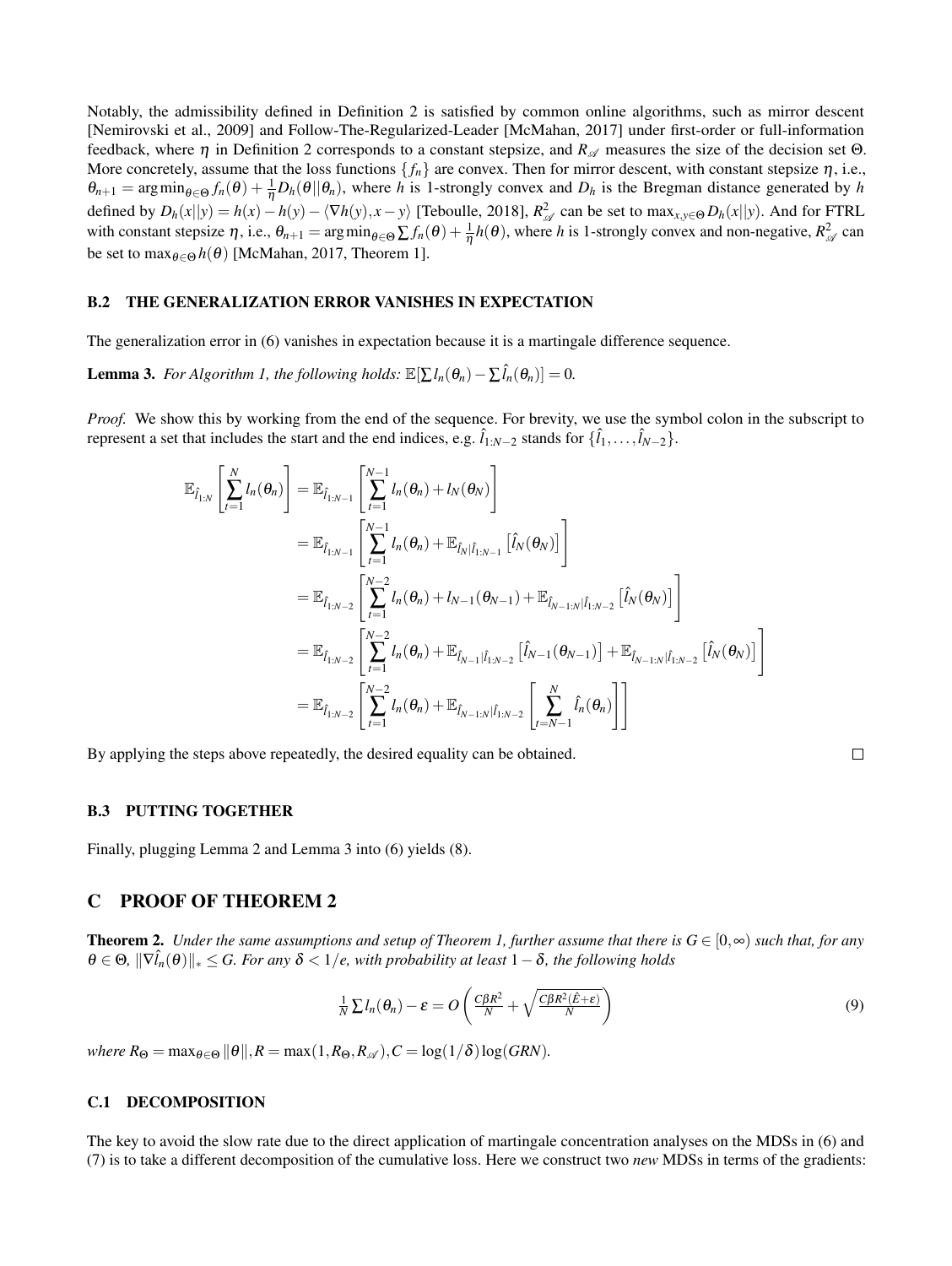recall  $\varepsilon = \min_{\theta \in \Theta} \sum l_n(\theta)$  and let  $\theta^* = \arg \min_{\theta \in \Theta} \sum l_n(\theta)$ . Then by convexity of  $l_n$ , we can derive

<span id="page-14-1"></span>
$$
\sum l_n(\theta_n) - N\varepsilon
$$
\n
$$
\leq \sum \langle \nabla l_n(\theta_n), \theta_n - \theta^* \rangle
$$
\n
$$
= \sum \langle \nabla l_n(\theta_n), \theta_n - \theta^* \rangle + \sum \langle \nabla l_n(\theta_n), \theta_n - \theta^* \rangle
$$
\n
$$
\leq \sum \langle \nabla l_n(\theta_n) - \nabla l_n(\theta_n), \theta_n \rangle - \sum \langle \nabla l_n(\theta_n) - \nabla l_n(\theta_n), \theta^* \rangle + \text{Regret}(\langle \nabla l_n(\theta_n), \cdot \rangle)
$$
\n(18)

Our proof is based on analyzing these three terms. The two MDSs are analyzed in Appendix [C.2](#page-14-0) and the regret is analyzed in Appendix [C.3.](#page-16-0)

#### <span id="page-14-0"></span>C.2 UPPER BOUND OF THE MARTINGALE CONCENTRATION

For the MDSs in [\(18\)](#page-14-1), we notice that, for smooth and non-negative functions, the squared norm of the gradient can be bounded by the corresponding function value through Lemma [1.](#page-5-2) This enables us to properly control the second-order statistics of the MDSs in [\(18\)](#page-14-1). By a recent vector-valued martingale concentration inequality that depends only on the second-order statistics [\[Rakhlin and Sridharan, 2015\]](#page-9-12), we obtain a self-bounding property for [\(18\)](#page-14-1) to get a fast concentration rate. The martingale concentration inequality is stated in the following lemma.

<span id="page-14-2"></span>**Lemma 4** (Theorem 3 [\[Rakhlin and Sridharan, 2015\]](#page-9-12)). Let X be a Hilbert space with norm  $\|\cdot\|$  whose dual is  $\|\cdot\|_*$ . Let  $\{z_t\}$  be a X-valued martingale difference sequence with respect to  $\{y_t\}$ , i.e.,  $\mathbb{E}_{z_t|y_1,\dots,y_{t-1}}[z_t]=0$ , and let h be a 1-strongly *convex function with respect to norm*  $\|\cdot\|$  *and let*  $B^2 = \sup_{x,y \in \mathcal{X}, \|x\|=1, \|y\|=1} D_h(x||y)$ . Then for  $\delta \leq 1/e$ , with probability at *least*  $1 - \delta$ *, the following holds* 

$$
\left\| \sum z_{t} \right\|_{*} \leq 2B\sqrt{V} + \sqrt{2\log(1/\delta)}\sqrt{1 + 1/2\log(2V + 2W + 1)}\sqrt{2V + 2W + 1}
$$

 $where V = \sum ||z_t||_*^2$  *and*  $W = \sum \mathbb{E}_{z_t|y_1,...,y_{t-1}} ||z_t||_*^2$ ∗ *.*

In order to apply Lemma [4](#page-14-2) to the MDSs in [\(18\)](#page-14-1), the key is to properly upper bound the statistics *V* and *W* in Lemma [4](#page-14-2) for these MDSs.

# **C.2.1** Upper Bound of the Concetration for MDS  $\langle \nabla l_n(\theta_n) - \nabla \hat{l}_n(\theta_n), \theta_n \rangle$

<span id="page-14-3"></span>Suppose that the decision set  $\Theta$  is inside a ball centered at the origin in  $\mathcal{H}$  with radius  $R_{\Theta}$ .

**Assumption 1.** There exists  $R_{\Theta} \in [0, \infty)$ , such that  $\max_{\theta \in \Theta} ||\theta|| \leq R_{\Theta}$ .

Then by the definition of *V* and *W* in Lemma [4,](#page-14-2) and the definitions of the two problem-dependent policy class biases  $\varepsilon$  and  $\hat{\varepsilon}$  (see Definition [1\)](#page-3-1), one can obtain

<span id="page-14-4"></span>
$$
V = \sum |\langle \nabla l_n(\theta_n) - \nabla \hat{l}_n(\theta_n), \theta_n \rangle|^2
$$
  
\n
$$
\leq \sum R_{\Theta}^2 ||\nabla l_n(\theta_n) - \nabla \hat{l}_n(\theta_n)||_*^2
$$
  
\n
$$
\leq \sum R_{\Theta}^2 (2||\nabla l_n(\theta_n)||_*^2 + 2||\nabla \hat{l}_n(\theta_n)||_*^2)
$$
  
\n
$$
\leq \sum R_{\Theta}^2 (8\beta l_n(\theta_n) + 8\beta \hat{l}_n(\theta_n))
$$
  
\n
$$
= 8\beta R_{\Theta}^2 (\text{Regret}(l_n) + \text{Regret}(\hat{l}_n) + N\varepsilon + N\varepsilon)
$$
  
\nDefinition 1 (20)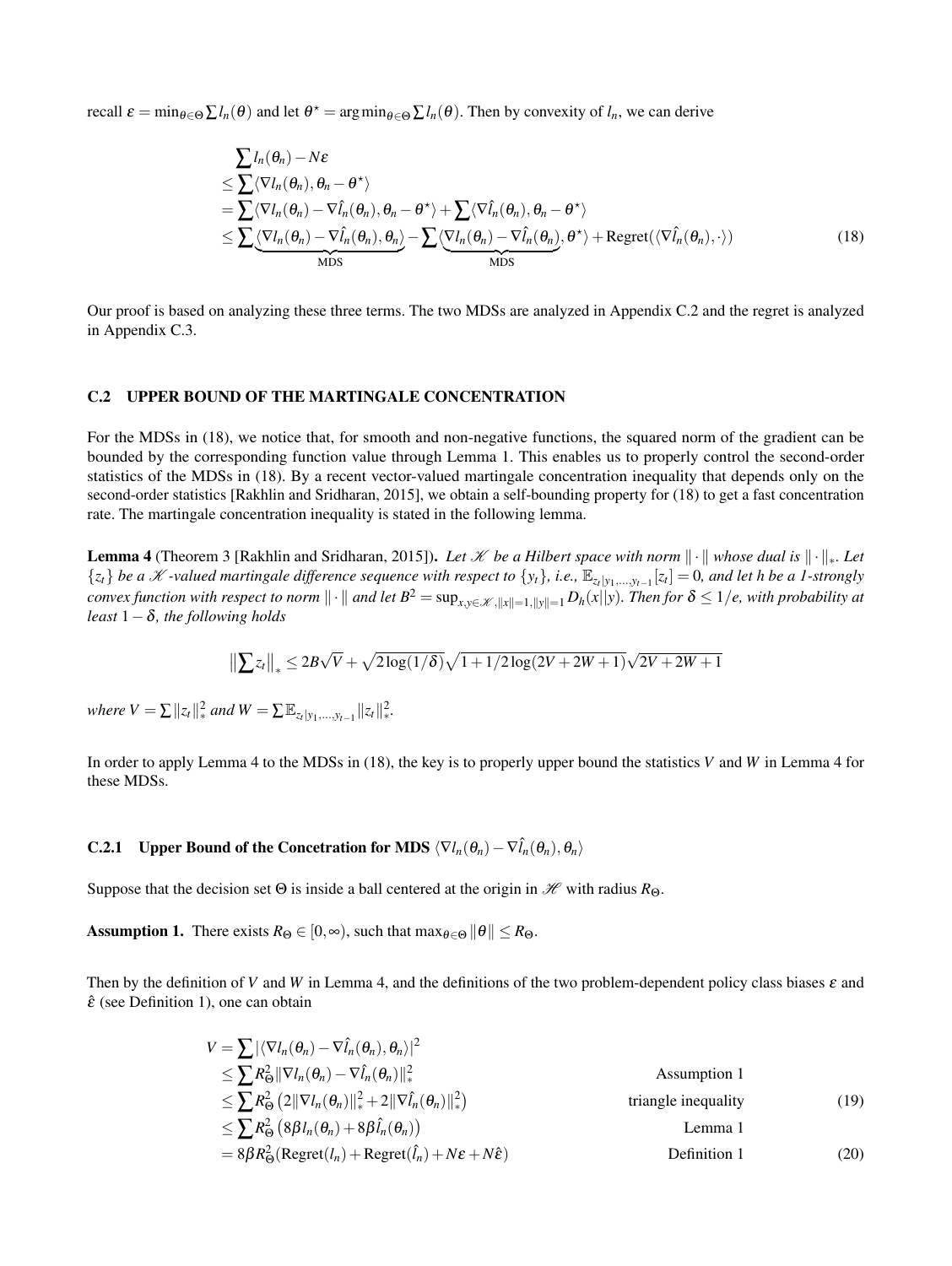Similarly for *W*, we have

$$
W = \sum \mathbb{E}_{\hat{I}_n | \theta_n} [|\langle \nabla I_n(\theta_n) - \nabla \hat{I}_n(\theta_n), \theta_n \rangle|^2]
$$
  
\n
$$
\leq \sum R_{\Theta}^2 \mathbb{E}_{\hat{I}_n | \theta_n} [|\nabla I_n(\theta_n) - \nabla \hat{I}_n(\theta_n)|_*^2]
$$
  
\n
$$
\leq \sum R_{\Theta}^2 (2||\nabla I_n(\theta_n)||_*^2 + 2\mathbb{E}_{\hat{I}_n | \theta_n} [|\nabla \hat{I}_n(\theta_n)|_*^2])
$$
  
\n
$$
\leq \sum R_{\Theta}^2 (8\beta I_n(\theta_n) + 8\mathbb{E}_{\hat{I}_n | \theta_n} [\beta \hat{I}_n(\theta_n)] )
$$
  
\n
$$
= \sum R_{\Theta}^2 (8\beta I_n(\theta_n) + 8\beta I_n(\theta_n))
$$
  
\n
$$
= 16\beta R_{\Theta}^2 (\text{Regret}(I_n) + N\epsilon)
$$
  
\nDefinition 1 (22)

Therefore,

<span id="page-15-2"></span><span id="page-15-0"></span>
$$
V + W \le 24\beta R_{\Theta}^2(\text{Regret}(l_n) + \text{Regret}(\hat{l}_n) + N\epsilon + N\hat{\epsilon})
$$
\n(23)

Further suppose that the gradient of the sampled loss can be uniformly bounded:

<span id="page-15-3"></span>**Assumption 2.** For any loss sequence  $\{\hat{l}_n\}$  that can be experienced by Algorithm [1,](#page-2-4) suppose that there is  $G \in [0, \infty)$  such that, for any  $\theta \in \Theta$ ,  $\|\nabla \hat{l}_n(\theta)\|_* \leq G$ .

Then due to [\(23\)](#page-15-0),  $V \le 4G^2 R_{\Theta}^2 N$  $V \le 4G^2 R_{\Theta}^2 N$  $V \le 4G^2 R_{\Theta}^2 N$  and  $W \le 4G^2 R_{\Theta}^2 N$ . Now we are ready to invoke Lemma 4 by letting the Hilbert space  $\mathcal{K}$ in Lemma [4](#page-14-2) be R, and denoting the corresponding *B* in Lemma 4 by  $B_{\mathbb{R}}$ . Then, for  $\delta > 1/e$ , with probability at least  $1-\delta$ , the following holds

$$
\begin{split}\n&\left|\sum \langle \nabla l_n(\theta_n) - \nabla \hat{l}_n(\theta_n), \theta_n \rangle\right| \\
&\leq 2B_{\mathbb{R}} \sqrt{8\beta R_{\Theta}^2} \sqrt{\text{Regret}(l_n) + \text{Regret}(\hat{l}_n) + N\epsilon + N\hat{\epsilon}} + \\
&\sqrt{96\beta R_{\Theta}^2 \log(1/\delta)} \sqrt{1 + 1/2 \log(16G^2 R_{\Theta}^2 N + 1)} \sqrt{\text{Regret}(l_n) + N\epsilon + \text{Regret}(\hat{l}_n) + N\hat{\epsilon} + 1/(48\beta R_{\Theta}^2)}\n\end{split} \tag{24}
$$

# **C.2.2** Upper Bound of the Concetration for MDS  $\nabla l_n(\theta_n) - \nabla \hat{l}_n(\theta_n)$

To bound  $\sum \nabla l_n(\theta_n) - \nabla \hat{l}_n(\theta_n)$ <sub>\*</sub> that appears in

$$
\sum \langle \nabla l_n(\theta_n) - \nabla \hat{l}_n(\theta_n), \theta^* \rangle \le R_{\Theta} \|\sum \nabla l_n(\theta_n) - \nabla \hat{l}_n(\theta_n)\|_{*}
$$
\n(25)

We use Lemma [4](#page-14-2) again in a similar way of deriving [\(24\)](#page-15-1), except that this time the MDS  $\nabla l_n(\theta_n) - \nabla \hat{l}_n(\theta_n)$  is vector-valued. Akin to showing  $(20)$  and  $(22)$ , the statistics *V* can be bounded as

$$
V \leq \sum (2||\nabla l_n(\theta_n)||_*^2 + 2||\nabla \hat{l}_n(\theta_n)||_*^2)
$$
\n(26)

<span id="page-15-6"></span><span id="page-15-4"></span><span id="page-15-1"></span>
$$
\leq 8\beta \left( \text{Regret}(l_n) + \text{Regret}(\hat{l}_n) + N\epsilon + N\hat{\epsilon} \right) \tag{27}
$$

and similarly for *W*:

$$
W \leq \sum \left(2\|\nabla l_n(\theta_n)\|_{*}^2 + 2\mathbb{E}_{\hat{l}_n|\theta_n}[\|\nabla \hat{l}_n(\theta_n)\|_{*}^2]\right)
$$
(28)

<span id="page-15-7"></span><span id="page-15-5"></span>
$$
\leq 16\beta \left( \text{Regret}(l_n) + N\epsilon \right) \tag{29}
$$

Therefore,

$$
V + W \le 24\beta \left( \text{Regret}(l_n) + \text{Regret}(\hat{l}_n) + N\varepsilon + N\hat{\varepsilon} \right) \tag{30}
$$

Furthermore, by Assumption [2,](#page-15-3) it can be shown from [\(26\)](#page-15-4) and [\(28\)](#page-15-5) that  $V \leq 4G^2N$  and  $W \leq 4G^2N$ . To invoke Lemma [4,](#page-14-2) let  $K$  in Lemma [4](#page-14-2) be  $\mathcal{H}$ , and denote the corresponding *B* in Lemma 4 by  $B_{\mathcal{H}}$ . Then, for  $\delta < 1/e$ , with probability at least  $1-\delta$ , the following holds

$$
\|\sum \nabla l_n(\theta_n) - \nabla \hat{l}_n(\theta_n)\|_{*}
$$
  
\n
$$
\leq 2B_{\mathscr{H}} \sqrt{8\beta} \sqrt{\text{Regret}(l_n) + \text{Regret}(\hat{l}_n) + N\epsilon + N\hat{\epsilon}} + \sqrt{96\beta \log(1/\delta)} \sqrt{1 + 1/2 \log(16G^2N + 1)} \sqrt{\text{Regret}(l_n) + N\epsilon + \text{Regret}(\hat{l}_n) + N\hat{\epsilon} + 1/(48\beta)}
$$
(31)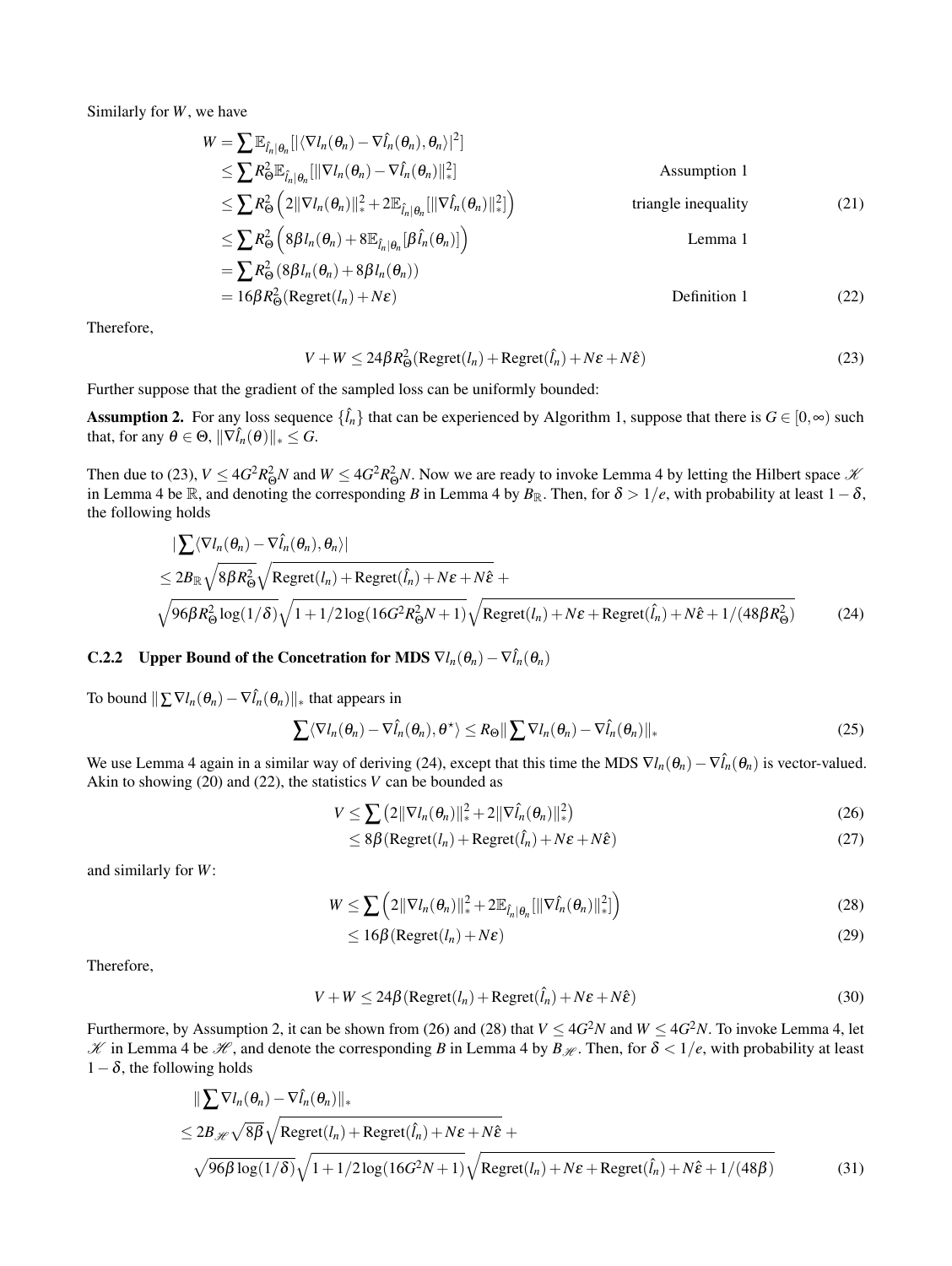#### <span id="page-16-0"></span>C.3 UPPER BOUND OF THE REGRET

Besides analyzing the MDSs, we need to bound the regret to the linear functions defined by the gradients (the last term in [\(18\)](#page-14-1)). Since this last term is linear, not CSN, the bias-dependent online regret bound in the proof of Theorem [1](#page-4-2) does not apply. Nonetheless, because these linear functions are based on the gradients of CSN functions, we discover that their regret rate actually obeys the exact same rate as the regret to the CSN loss functions. This is notable because the regret to these linear functions upper bounds the regret to the CSN loss functions.

<span id="page-16-2"></span>Lemma 5. *Under the same assumptions and setup in Lemma [2,](#page-12-0)*

<span id="page-16-1"></span>
$$
Regret(\langle \nabla f_n(\theta_n), \cdot \rangle) \leq 8\beta R_{\mathscr{A}}^2 + \sqrt{8\beta R_{\mathscr{A}}^2 N \hat{E}}.
$$
\n(32)

*Proof.* It suffices to show a self-bounding property for Regret( $\langle \nabla f_n(\theta_n), \cdot \rangle$ ) as [\(13\)](#page-12-4). Once this is established, the rest resembles how [\(17\)](#page-12-5) follows from [\(13\)](#page-12-4) through algebraic manipulations. As in Lemma [2,](#page-12-0) define  $\lambda = \frac{1}{2\eta}$  and  $r^2 = 2R_{\mathscr{A}}^2$ . Due to the property of admissible online algorithms, one can obtain

Regret
$$
(\langle \nabla f_n(\theta_n), \cdot \rangle) \leq \frac{1}{\eta} R_{\mathcal{A}}^2 + \frac{\eta}{2} \sum ||\nabla f_n(\theta_n)||_*^2 = \lambda r^2 + \sum \frac{1}{4\lambda} ||\nabla f_n(\theta_n)||_*^2
$$
 (33)

To proceed, as in Lemma [2,](#page-12-0) let  $\hat{\varepsilon} = \frac{1}{N} \min_{\theta \in \Theta} \sum \hat{l}_n(\theta)$  be the bias, and let  $\hat{E}$  be such that  $\hat{E} \geq \hat{\varepsilon}$  almost surely. Using Lemma [1](#page-5-2) and the admissibility of online algorithm  $\mathscr A$  yields a self-bounding property for Regret( $\langle \nabla f_n(\theta_n), \cdot \rangle$ ):

Regret(
$$
\langle \nabla f_n(\theta_n), \cdot \rangle
$$
)  $\leq \lambda r^2 + \frac{\beta}{\lambda} \sum f_n(\theta_n)$   
 $\leq \lambda r^2 + \frac{\beta}{\lambda} \text{Regret}(f_n) + \frac{\beta}{\lambda} N \hat{E}$   
 $\leq \lambda r^2 + \frac{\beta}{\lambda} \text{Regret}(\langle \nabla f_n(\theta_n), \cdot \rangle) + \frac{\beta}{\lambda} N \hat{E}$ 

This self-bounding property is exactly like what we have seen in the self-bounding property for  $Regret(f_n)$ . After rearranging and computing the optimal  $\lambda$  (which coincides with the optimal  $\lambda$  in Lemma [2\)](#page-12-0), [\(32\)](#page-16-1) follows.  $\Box$ 

Lemma [5](#page-16-2) provides a bias-dependent regret to the linear functions defined by the gradients when the (stepsize) constant  $\eta$  is set optimally in the online algorithm  $\mathscr A$  (used in Algorithm [1\)](#page-2-4). Interestingly, the optimal  $\eta$  that achieves the bias-dependent regret coincides with the one for achieving a bias-dependent regret to CSN functions. Therefore, a bias-dependent bound for Regret( $\hat{l}_n$ ) and Regret( $\langle \nabla \hat{l}_n(\theta_n), \cdot \rangle$ ) can be achieved simultaneously.

### C.4 PUTTING THINGS TOGETHER

We now have all the pieces to prove Theorem [2.](#page-4-3) Plugging [\(24\)](#page-15-1), [\(25\)](#page-15-6), and [\(31\)](#page-15-7) into the decomposition [\(18\)](#page-14-1), we have, for  $\delta$  < 1/*e*, with probability at least 1 – 2 $\delta$ 

$$
Regret(l_n)
$$
\n
$$
\leq 2B_{\mathbb{R}}\sqrt{8\beta R_{\Theta}^2}\sqrt{\text{Regret}(l_n) + \text{Regret}(\hat{l}_n) + N\epsilon + N\hat{\epsilon}}
$$
\n
$$
+\sqrt{96\beta R_{\Theta}^2\log(1/\delta)}\sqrt{1 + 1/2\log(16G^2R_{\Theta}^2N + 1)}\sqrt{\text{Regret}(l_n) + N\epsilon + \text{Regret}(\hat{l}_n) + N\hat{\epsilon} + 1/(48\beta R_{\Theta}^2)}
$$
\n
$$
+ 2B_{\mathcal{H}}\sqrt{8\beta R_{\Theta}^2}\sqrt{\text{Regret}(l_n) + \text{Regret}(\hat{l}_n) + N\epsilon + N\hat{\epsilon}}
$$
\n
$$
+\sqrt{96\beta\log(1/\delta)}\sqrt{1 + 1/2\log(16G^2N + 1)}\sqrt{\text{Regret}(l_n) + N\epsilon + \text{Regret}(\hat{l}_n) + N\hat{\epsilon} + 1/(48\beta)}
$$
\n
$$
+ \text{Regret}(\langle\nabla \hat{l}_n(\theta_n), \cdot \rangle)
$$

To simplify it, we denote

$$
A_1 = 8 \max(B_{\mathbb{R}}, B_{\mathcal{H}}) \sqrt{2\beta R_{\Theta}^2},
$$
  
\n
$$
A_2 = 8 \sqrt{6\beta R_{\Theta}^2 \log(1/\delta)} \sqrt{1 + 1/2 \log(16G^2 \max(1, R_{\Theta}^2)N + 1)},
$$
  
\n
$$
\tilde{R} = \min(1, R_{\Theta})
$$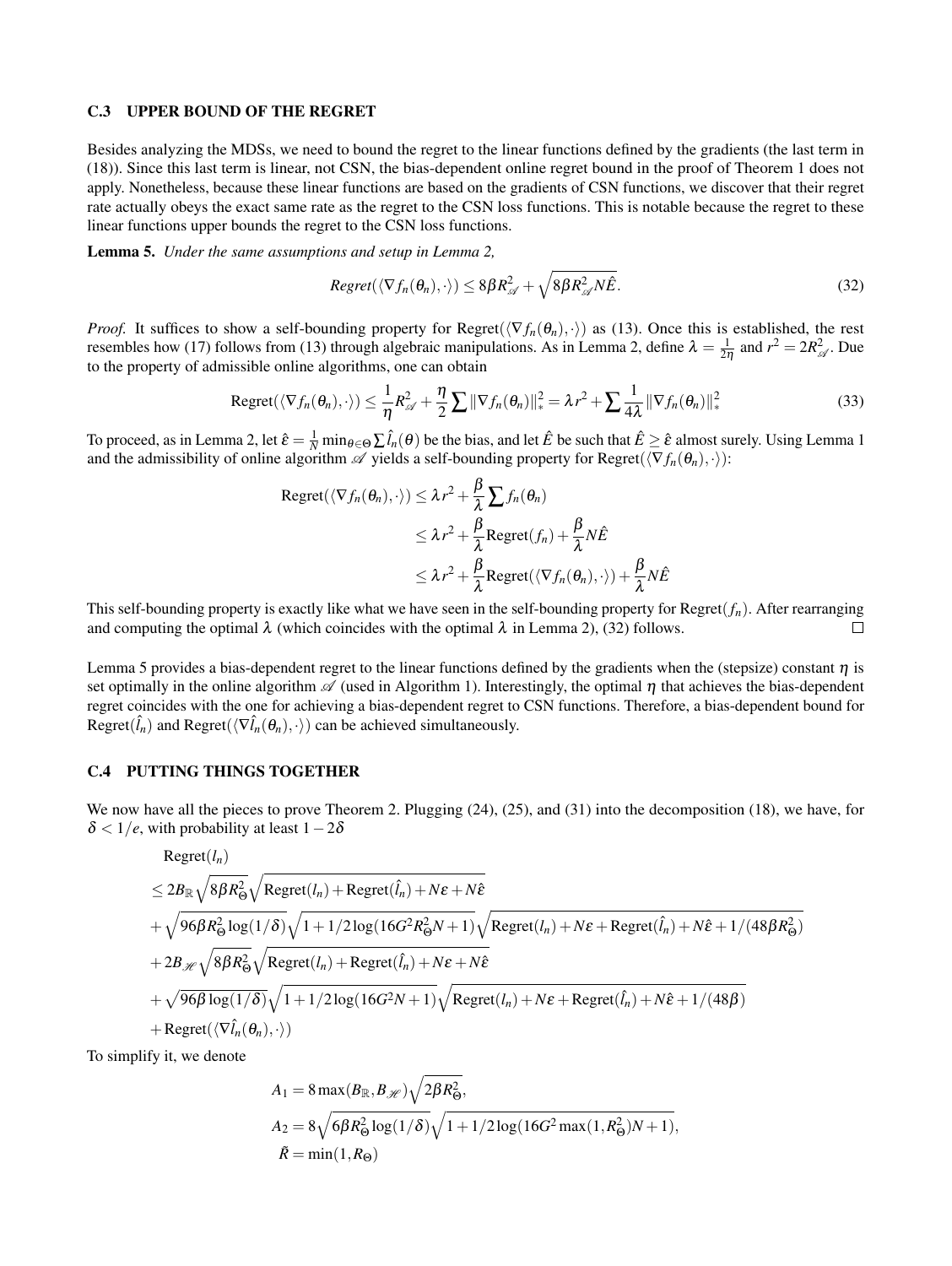Plugging them into the above upper bound on Regret( $l_n$ ) and using the basic inequality  $\sqrt{a+b} \le \sqrt{a} + \sqrt{b}$  yield

Regret
$$
(l_n)
$$
  $\leq$   $(A_1 + A_2) \sqrt{\text{Regret}(l_n) + \text{Regret}(\hat{l}_n)} + (A_1 + A_2) \sqrt{N\epsilon + N\hat{\epsilon}}$   
+  $\frac{A_2}{\sqrt{48\beta \tilde{R}^2}} + \text{Regret}(\langle \nabla \hat{l}_n(\theta_n), \cdot \rangle)$ 

To further simplify, using the basic inequality  $\sqrt{ab} \leq (a+b)/2$  yields

Regret
$$
(l_n)
$$
  $\leq \frac{\text{Regret}(l_n)}{2} + \frac{\text{Regret}(\hat{l}_n)}{2} + (A_1 + A_2)\sqrt{N\epsilon + N\hat{\epsilon}}$   
+  $\frac{(A_1 + A_2)^2}{2} + \frac{A_2}{\sqrt{48\beta \tilde{R}^2}} + \text{Regret}(\langle \nabla \hat{l}_n(\theta_n), \cdot \rangle)$ 

Rearranging terms and invoking the bias-dependent rate in Lemma [2](#page-12-0) and Lemma [5](#page-16-2) give

$$
\text{Regret}(l_n) \le \text{Regret}(\hat{l}_n) + 2(A_1 + A_2)\sqrt{N\epsilon + N\hat{\epsilon}} + (A_1 + A_2)^2 + \frac{A_2}{\sqrt{12\beta\tilde{R}^2}} + 2\text{Regret}(\langle \nabla \hat{l}_n(\theta_n), \cdot \rangle)
$$
  

$$
\le 2(A_1 + A_2)\sqrt{N\epsilon + N\hat{\epsilon}} + 6\sqrt{2\beta R_{\mathcal{A}}^2 N\hat{E}} + (A_1 + A_2)^2 + \frac{A_2}{\sqrt{12\beta\tilde{R}^2}} + 24\beta R_{\mathcal{A}}^2
$$
(34)

Finally, to derive a big-*O* bound, denote

<span id="page-17-1"></span> $R = \max(1, R_{\Theta}, R_{\mathscr{A}}), \quad C = \log(1/\delta) \log(GRN)$ 

then one can obtain the rate *in terms of N* in big-*O* notation, while keeping  $\tilde{R}$ ,  $R$ ,  $B_{\mathbb{R}}$ ,  $B_{\mathcal{H}}$ ,  $\log(1/\delta)$ ,  $G$ ,  $\varepsilon$ , and  $\hat{E}$  as multipliers:

$$
\text{Regret}(l_n) = O\left(C\beta R^2 + \sqrt{C\beta R^2 N(\hat{E} + \varepsilon)}\right)
$$

Therefore

$$
\frac{1}{N}\sum l_n(\theta_n)-\varepsilon=O\left(\frac{C\beta R^2}{N}+\sqrt{\frac{C\beta R^2(\hat{E}+\varepsilon)}{N}}\right)
$$

# <span id="page-17-0"></span>D ONLINE IL WITH ADAPTIVE STEPSIZES

In Appendix [B](#page-11-0) and Appendix [C,](#page-13-0) we proved new bias-dependent rates in expectation (Theorem [1\)](#page-4-2) and in high-probability (Theorem [2\)](#page-4-3). However, these rates hold only provided that the stepsize of the online algorithm  $\mathscr A$  in Algorithm [1](#page-2-4) is constant and properly tuned; this requires knowing in advance the smoothness factor  $\beta$ , an upper bound of the bias  $\hat{\epsilon}$ , and the number of rounds *N*. Therefore, these theorems are not directly applicable to practical online IL algorithms that update the stepsize adaptively without knowing the constants beforehand.

Fortunately, Theorem [1](#page-4-2) and Theorem [2](#page-4-3) can be adapted to online IL algorithms that utilize online algorithms with adaptive stepsizes in a straightforward manner, which we shall show next. The key insight is that online algorithms with adaptive stepsizes obtain almost the same guarantee as they would have known the optimal constant stepsize in advance. For example, [Orabona](#page-9-11) [\[2019,](#page-9-11) Theorem 4.14] shows that for Online Subgradient Descent [\[Zinkevich, 2003\]](#page-10-1), the difference between the guarantees of using the optimal constant stepsize and the guarantee of using adaptive stepsizes  $\eta_n = \frac{\sqrt{2}D}{2\sqrt{2}n}$  $rac{\sqrt{2D}}{2\sqrt{\sum_{i=1}^{n}||g_i||_2^2}}$  is only a

factor of  $\sqrt{2}$ .

**Lemma 6** (Theorem 4.14 [\[Orabona, 2019\]](#page-9-11)). *Let*  $V \subseteq \mathbb{R}^d$  *a closed non-empty convex set with diameter D, i.e.,*  $\max_{x,y \in V} ||x - y||$ *<sup>y</sup>*k<sup>2</sup> <sup>≤</sup> *D. Let <sup>f</sup>*1,..., *<sup>f</sup><sup>N</sup> be an arbitrary sequence of non-negative convex functions <sup>f</sup><sup>n</sup>* : <sup>R</sup> *<sup>d</sup>* <sup>→</sup> (−∞,+∞] *differentiable in open sets containing V for t* = 1,..., *T. Pick any*  $x_1 \in V$  *and stepsize*  $\eta_n = \frac{\sqrt{2}D}{2\sqrt{S^n \cdot |V|}}$  $\frac{\sqrt{2D}}{2\sqrt{\sum_{i=1}^{n} ||\nabla f_i(x_i||_2^2}}, n = 1, \ldots, N$ . Then the following *regret bound holds for online subgradient descent:*

Regret
$$
(f_n) \le \sqrt{2} \min_{\eta > 0} \left( \frac{D^2}{2\eta} + \frac{\eta}{2} \sum_{n=1}^T \|\nabla f_n(x_n)\|_2^2 \right)
$$
 (35)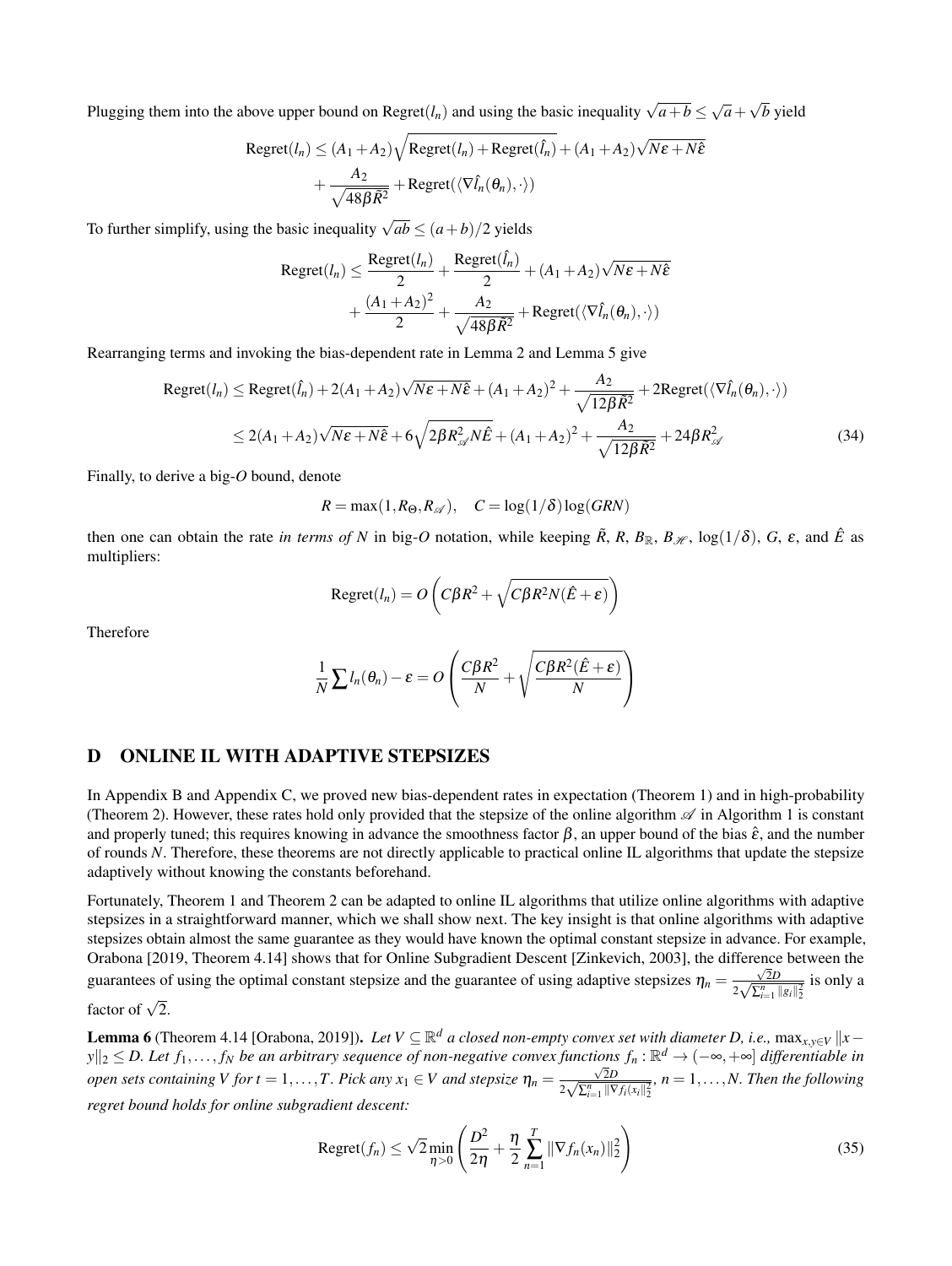Inspired by this insight, we propose a more general definition of admissible online algorithms (cf. Definition [2\)](#page-3-4) and a notion of proper stepsizes:

<span id="page-18-0"></span>**Definition 4** (General admissible online algorithm). We say an online algorithm  $\mathscr A$  is *admissible* on a parameter space Θ, if there exists  $R_A \in [0, \infty)$  such that given any sequence of differentiable convex functions  $f_n$  and stepsizes  $\eta_n$ , A can achieve  $\mathsf{Regret}(f_n) \leq \mathsf{Regret}(\langle \nabla f_n(\theta_n), \cdot \rangle) \leq \frac{1}{\eta} R_{\mathscr{A}}^2 + \frac{1}{2} \sum \eta_n \|\nabla f_n(\theta_n)\|_*^2$ <sup>2</sup>, where  $\theta_n$  is the decision made by  $\mathscr A$  in round *n*.

The admissible online algorithms that we discussed in the last paragraph of Appendix [B.1](#page-12-1) also belong to this category of genearal admissible algorithms.

<span id="page-18-1"></span>**Definition 5** (Proper stepsizes). A stepsize adaptation rule is *proper* if there exists  $K \in (0, \infty)$  such that for any admissible online algorithm  $\mathscr A$  (Definition [4\)](#page-18-0) with the stepsize  $\eta_n$  chosen according to the rule based on the information till round *n* can achieve Regret $(f_n) \leq$  Regret $(\langle \nabla f_n(\theta_n), \cdot \rangle) \leq K \min_{\eta > 0} \left( \frac{1}{\eta} R_{\mathscr{A}}^2 + \frac{1}{2} \sum_{n} \eta \|\nabla f_n(\theta_n)\|_{\ast}^2 \right)$ ∗ .

With the general definition of admissible online algorithms (Definition [4\)](#page-18-0) and the definition of proper stepsizes (Definition [5\)](#page-18-1), we can now extend the bias-dependent regret (Lemma [2\)](#page-12-0) which assumes optimal constant stepsize to adaptive online algorithms with proper stepsizes. This lemma will be the foundation of extending Theorem [1](#page-4-2) and Theorem [2.](#page-4-3)

<span id="page-18-4"></span>**Lemma 7.** Consider running an admissible online algorithm  $\mathcal A$  on a sequence of CSN loss functions  $\{f_n\}$  with adaptive  $s$ *tepsizes that are proper. Let*  $\{\theta_n\}$  *denote the online decisions made in each round, and let*  $\hat{\epsilon} = \frac{1}{N} \min_{\theta \in \Theta} \sum f_n(\theta)$  *be the bias, and let*  $\hat{E}$  *be such that*  $\hat{E} \geq \hat{\varepsilon}$  *almost surely. Then the following holds* 

$$
Regret(f_n) \leq 8K^2\beta R_{\mathscr{A}}^2 + \sqrt{8K^2\beta R_{\mathscr{A}}^2N\hat{E}}.
$$

*Proof.* Because the online algorithm  $\mathscr A$  is admissible and the stepsizes are proper, we have, for *any*  $\eta > 0$ 

$$
\text{Regret}(f_n) \leq \frac{K}{\eta} R_{\mathscr{A}}^2 + \frac{K\eta}{2} \sum ||\nabla f_n(\theta_n)||_*^2
$$
\n(36)

Let  $\lambda = \frac{1}{2\eta}$  and  $r^2 = 2R_{\mathscr{A}}^2$ , then

$$
\frac{K}{\eta}R_{\mathscr{A}}^2 + \frac{K\eta}{2}\sum \|\nabla f_n(\theta_n)\|_{*}^2 = K\lambda r^2 + \sum \frac{K}{4\lambda}\|\nabla f_n(\theta_n)\|_{*}^2
$$
\n(37)

Using Lemma [1](#page-5-2) yields a *self-bounding property* for Regret(*fn*):

$$
\text{Regret}(f_n) \leq K\lambda r^2 + \frac{K\beta}{\lambda} \sum f_n(\theta_n) \leq K\lambda r^2 + \frac{K\beta}{\lambda} \text{Regret}(f_n) + \frac{K\beta}{\lambda} N\hat{E}
$$
 (38)

Let  $\hat{\beta} = K\beta$  and  $\hat{r}^2 = Kr^2$ , and by rearranging the terms, we have a bias-dependent upper bound (cf. [\(14\)](#page-12-3)) that for any  $\eta > 0$ ,

<span id="page-18-5"></span><span id="page-18-3"></span><span id="page-18-2"></span>
$$
\text{Regret}(f_n) \leq \frac{\hat{\beta}}{\lambda - \hat{\beta}} N \hat{E} + \frac{\lambda^2}{\lambda - \hat{\beta}} \hat{r}^2
$$
\n(39)

The upper bound can be minimized by choosing an optimal  $\lambda$ . Setting the derivative of the right-hand side to zero, and computing the optimal  $\lambda$  ( $\lambda > 0$ ) gives us

$$
\hat{r}^2 \lambda^2 - 2\hat{\beta} \hat{r}^2 \lambda - \hat{\beta} N \hat{E} = 0, \quad \lambda > 0 \quad \text{and} \quad \lambda = \hat{\beta} + \sqrt{\hat{\beta}^2 + \frac{\hat{\beta} N \hat{E}}{\hat{r}^2}}
$$
(40)

which implies that the optimal  $\eta$  is  $\frac{1}{\sqrt{1-\frac{1}{\sqrt{1-\frac{1}{\sqrt{1-\frac{1}{\sqrt{1-\frac{1}{\sqrt{1-\frac{1}{\sqrt{1-\frac{1}{\sqrt{1-\frac{1}{\sqrt{1-\frac{1}{\sqrt{1-\frac{1}{\sqrt{1-\frac{1}{\sqrt{1-\frac{1}{\sqrt{1-\frac{1}{\sqrt{1-\frac{1}{\sqrt{1-\frac{1}{\sqrt{1-\frac{1}{\sqrt{1-\frac{1}{\sqrt{1-\frac{1}{\sqrt{1-\frac{1}{\sqrt{1-\frac{1}{\sqrt{1-\$ 2  $\sqrt{\hat{\beta}^2 + \frac{\hat{\beta}N\hat{E}}{2R_{\mathscr{A}}^2}}$  $\overline{\gamma}$  . Because [\(39\)](#page-18-2) holds for any  $\eta$ , it holds for the optimal  $\eta$  too. Next, we

simplify [\(39\)](#page-18-2). Since the optimal  $\lambda$  satisfies the equality  $\hat{\beta}N\hat{E} = \hat{r}^2\lambda^2 - 2\hat{\beta}\hat{r}^2\lambda$  implied from [\(40\)](#page-18-3), (39) can be written as

$$
\text{Regret}(f_n) \leq \frac{1}{\lambda - \hat{\beta}} \hat{\beta} N \hat{E} + \frac{\lambda^2}{\lambda - \hat{\beta}} \hat{r}^2 = \frac{1}{\lambda - \hat{\beta}} (\hat{r}^2 \lambda^2 - 2\hat{\beta} \hat{r}^2 \lambda) + \frac{\lambda^2}{\lambda - \hat{\beta}} \hat{r}^2
$$

$$
= \frac{2\lambda^2 \hat{r}^2 - 2\hat{\beta} \lambda \hat{r}^2}{\lambda - \hat{\beta}} = 2\lambda \hat{r}^2 \tag{41}
$$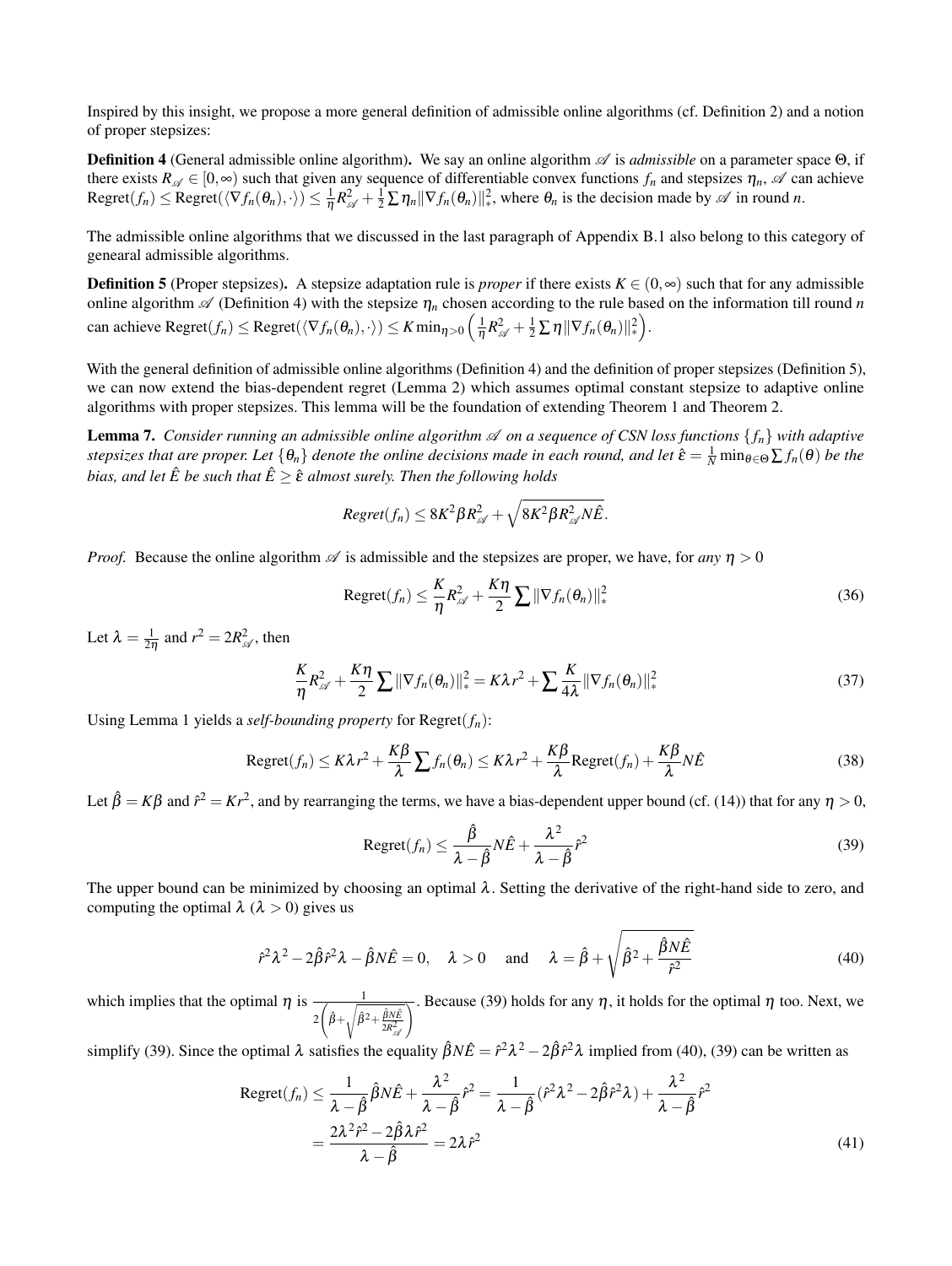Plugging in the optimal  $\lambda$  yields

$$
\begin{aligned} \text{Regret}(f_n) &\le 2\lambda \hat{r}^2 = 2\left(\hat{\beta} + \sqrt{\hat{\beta}^2 + \frac{\hat{\beta}N\hat{E}}{\hat{r}^2}}\right)\hat{r}^2 \\ &= 2\hat{\beta}\hat{r}^2 + \sqrt{2\hat{\beta}\hat{r}^2}\sqrt{2\hat{\beta}\hat{r}^2 + 2N\hat{E}} \\ &\le 4\hat{\beta}\hat{r}^2 + 2\sqrt{\hat{\beta}\hat{r}^2N\hat{E}} \\ &= 8K^2\beta R_{\mathscr{A}}^2 + \sqrt{8K^2\beta R_{\mathscr{A}}^2N\hat{E}} \end{aligned} \tag{42}
$$

<span id="page-19-2"></span><span id="page-19-1"></span> $\Box$ 

where the last inequality uses the basic inequality:  $\sqrt{a+b} \leq \sqrt{a} + \sqrt{b}$ .

Provided the bias-dependent regret Lemma [7](#page-18-4) (cf. Lemma [2\)](#page-12-0), a bias-dependent rate in expectation for online IL with an additional constant *K* due to the adaptive stepsizes (cf. Theorem [1\)](#page-4-2) follows directly, because Lemma [3](#page-13-2) still holds even if the stepsizes of the online algorithm in Algorithm [1](#page-2-4) become adaptive. In order to extend Theorem [2](#page-4-3) to admissible online algorithm with adaptive stepsizes, we first need to derive a bias-dependent regret to the linear functions defined by the gradients (cf. Lemma [5\)](#page-16-2) based on the proof of Lemma [7.](#page-18-4)

<span id="page-19-3"></span>Lemma 8. *Under the same assumptions and setup in Lemma [7,](#page-18-4)*

$$
Regret(\langle \nabla f_n(\theta_n), \cdot \rangle) \leq 8K^2 \beta R_{\mathscr{A}}^2 + \sqrt{8K^2 \beta R_{\mathscr{A}}^2 N \hat{E}}.
$$
\n(43)

*Proof.* It suffices to show a self-bounding property for Regret( $\langle \nabla f_n(\theta_n), \cdot \rangle$ ) as [\(38\)](#page-18-5). Once this is established, the rest resembles how [\(42\)](#page-19-1) follows from [\(38\)](#page-18-5) through algebraic manipulations. As in Lemma [7,](#page-18-4) define  $\lambda = \frac{1}{2\eta}$  and  $r^2 = 2R_{\mathscr{A}}^2$ . Due to the property of admissible online algorithms, one can obtain, for any  $\eta$ 

Regret
$$
(\langle \nabla f_n(\theta_n), \cdot \rangle) \leq \frac{K}{\eta} R_{\mathcal{A}}^2 + \frac{K\eta}{2} \sum ||\nabla f_n(\theta_n)||_*^2 = K\lambda r^2 + \sum \frac{K}{4\lambda} ||\nabla f_n(\theta_n)||_*^2
$$
 (44)

To proceed, as in Lemma [2,](#page-12-0) let  $\hat{\varepsilon} = \frac{1}{N} \min_{\theta \in \Theta} \sum \hat{l}_n(\theta)$  be the bias, and let  $\hat{E}$  be such that  $\hat{E} \geq \hat{\varepsilon}$  almost surely. Using Lemma [1](#page-5-2) and the admissibility of online algorithm  $\mathscr A$  yields a self-bounding property for Regret( $\langle \nabla f_n(\theta_n),\cdot \rangle$ ):

Regret(
$$
\langle \nabla f_n(\theta_n), \cdot \rangle
$$
)  $\leq K\lambda r^2 + \frac{K\beta}{\lambda} \sum f_n(\theta_n)$   
 $\leq K\lambda r^2 + \frac{K\beta}{\lambda} \text{Regret}(f_n) + \frac{K\beta}{\lambda} N\hat{E}$   
 $\leq K\lambda r^2 + \frac{K\beta}{\lambda} \text{Regret}(\langle \nabla f_n(\theta_n), \cdot \rangle) + \frac{K\beta}{\lambda} N\hat{E}$ 

This self-bounding property is exactly like what we have seen in the self-bounding property for Regret(*fn*). After rearranging and computing the optimal  $\lambda$  (which coincides with the optimal  $\lambda$  in Lemma [2\)](#page-12-0), [\(43\)](#page-19-2) follows.  $\Box$ 

Given the bias-dependent rates in online learning (Lemma [7](#page-18-4) and Lemma [8\)](#page-19-3), a high-probability bias-dependent rate for online IL with an additional constant *K* due to adaptive stepsizes (cf. Theorem [2\)](#page-4-3) can the derived in the same way as the proof of Theorem [2,](#page-4-3) except that Lemma [7](#page-18-4) and Lemma [8](#page-19-3) will be invoked in [\(34\)](#page-17-1) in place of Lemma [2](#page-12-0) and Lemma [5.](#page-16-2)

Interestingly, [Orabona](#page-9-11) [\[2019,](#page-9-11) Theorem 4.21] provides a bias-dependent regret for Online Subgradient Descent with adaptive stepsizes  $\eta_n = \frac{\sqrt{2}D}{2\sqrt{2}n}$  $\frac{\sqrt{2D}}{2\sqrt{\sum_{i=1}^{n}||g_i||_2^2}}$  (cf. Lemma [7\)](#page-18-4). Although that regret bound would help more directly prove Theorem [1](#page-4-2) in the adaptive stepsize setting, but it does not directly imply a bias-dependent regret to the linear functions defined by the gradients (cf. Lemma [8\)](#page-19-3)

# <span id="page-19-0"></span>E EXPERIMENT DETAILS

Although the main focus of this paper is the new theoretical insights, we conduct experiments to provide evidence that the fast policy improvement phenomena indeed exist, as our theory predicts. We verify the change of the policy improvement rate due to policy class capacity by running an online IL experiment in the CartPole balancing task in OpenAI Gym [\[Brockman](#page-8-19) [et al., 2016\]](#page-8-19) with DART physics engine [\[Lee et al., 2018\]](#page-8-20).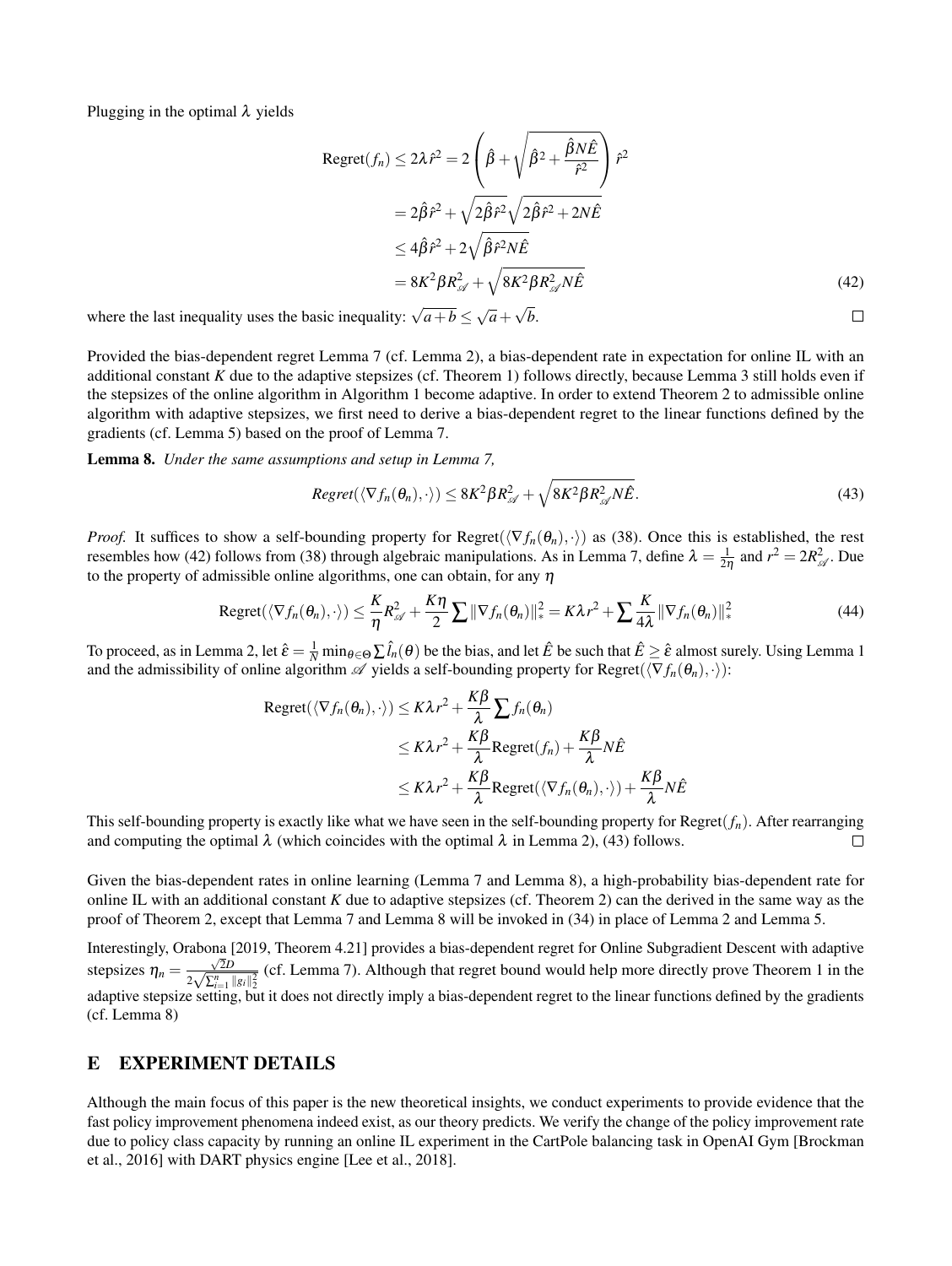## E.1 MDP SETUP

The goal of the CartPole balancing task is to keep the pole upright by controlling the acceleration of the cart. This MDP has a 4-dimensional continuous state space (the position and the velocity of the cart and the pole), and 1-dimensional continuous action space (the acceleration of the cart). The initial state is a configuration with a small uniformly sampled offset from being static and vertical, and the dynamics is deterministic. This task has a maximum horizon of 1000. In each time step, if the pole is maintained within a threshold from being upright, the learner receives an instantaneous reward of one; otherwise, the learner receives zero reward and the episode terminates. Therefore, the maximum sum of rewards for an episode is 1000.

### E.2 EXPERT POLICY REPRESENTATION AND TRAINING

To simulate the online IL task, we consider a neural network expert policy (with one hidden layer of 64 units and tanh activation), and the inputs to the neural network is normalized using a moving average over the samples. The expert policy is trained using a model-free policy gradient method (ADAM [\[Kingma and Ba, 2014\]](#page-8-18) with GAE [\[Schulman et al., 2015\]](#page-9-23)). And the value function used by GAE is represented by a neural network with two hidden layers of 128 units and tanh activation. To compute the policy gradient during training, additional Gaussian noise (with zero mean and a learnable variance that does not depend on the state) is added to the actions, and the gradient is computed through log likelihood ratio. After 100 rounds of training, the expert policy can consistently achieve the maximum sum of rewards both with and without the additional Gaussian noise. After the expert policy is trained, during online IL, Gaussian noise is not added in order to reduce the variance in the experiments.

### <span id="page-20-0"></span>E.3 LEARNER POLICY REPRESENTATION

We let the learner policy be another neural network that has exactly the same architecture as the expert policy with no Gaussian noise added. In the setting of only training the output layer, we copy the weights for the hidden layer and the input normalizer from those of the expert policy and randomly initialize the weights of the output layer. During training, only the weights of the learner's output layer were updated. In this way, we can view the learner as a *linear* policy using the representation of the expert policy. In the setting of training the full network, we still copy the input normalizer from that of the expert policy but we randomly initialize all the variables in the network, i.e., weights and biases of the hidden and output layers. During training, all of these variables were updated.

#### E.4 ONLINE IL SETUP

Policy class We conduct online IL with unbiased and biased policy classes. One one hand, we define the unbiased class as all the policies satisfying the representation in Appendix [E.3.](#page-20-0) On the other hand, we define the biased policy classes by imposing an additional  $\ell_2$ -norm constraint with different sizes on the learner's weights in the output layer so that the learner cannot perfectly mimic the expert policy. More concretely, in the experiments, the  $\ell_2$ -norm constraint has sizes  $\{0.1, 0.12, 0.15\}$ . This set of constraints was chosen based on the observation that the  $\ell_2$ -norm of the final policy trained without the constraint is about 0.18 when training the output layer only and about 0.23 when training the full network.

**Loss functions** We select  $l_n(\theta) = \mathbb{E}_{s \sim d_{\pi_{\theta_n}}}[H_\mu(\pi_\theta(s) - \pi_\theta(s))]$  as the online IL loss (see Section [2.2\)](#page-2-5), where  $H_\mu$  is the Huber function defined as  $H_{\mu}(x) = \frac{1}{2}x^2$  for  $|x| \le \mu$  and  $\mu|x| - \frac{1}{2}\mu^2$  for  $|x| > \mu$ . In the experiments,  $\mu$  is set to 0.05; as a result,  $H_{\mu}$  is linear when its function value is larger than 0.00125. Because the learner's policy is linear, this online loss is CSN in the unknown weights of the learner.

Policy update rule We choose AdaGrad [\[McMahan and Streeter, 2010,](#page-9-24) [Duchi et al., 2011\]](#page-8-13) as the online algorithm in Algorithm [1;](#page-2-4) AdaGrad is a first-order mirror descent algorithm and well matches the assumptions made in our theorems (Appendix [D\)](#page-17-0), When the  $\ell_2$ -norm constraint is imposed, an additional projection step is taken after taking a gradient step using AdaGrad. The final algorithm is a special case of the DAgger algorithm [\[Ross et al., 2011\]](#page-9-0) (called DAggereD in [\[Cheng](#page-8-9) [et al., 2018\]](#page-8-9)) with only first-order information and continuous actions [\[Cheng et al., 2018\]](#page-8-9). In the experiments, the stepsize is set to 0.01. In each round, for updating the learner policy, 1000 samples, i.e., state and expert action pairs, are gathered, and for computing the loss  $l_n(\theta_n)$ , more samples (5000 samples) are used due to the randomness in the initial state of the MDP. The total number of iterations is 500 for both the training output layer and the training full network experiments. Due to the randomness in the initial state of the MDP and the initialization of the policy, we averaged the results over 4 random seeds.